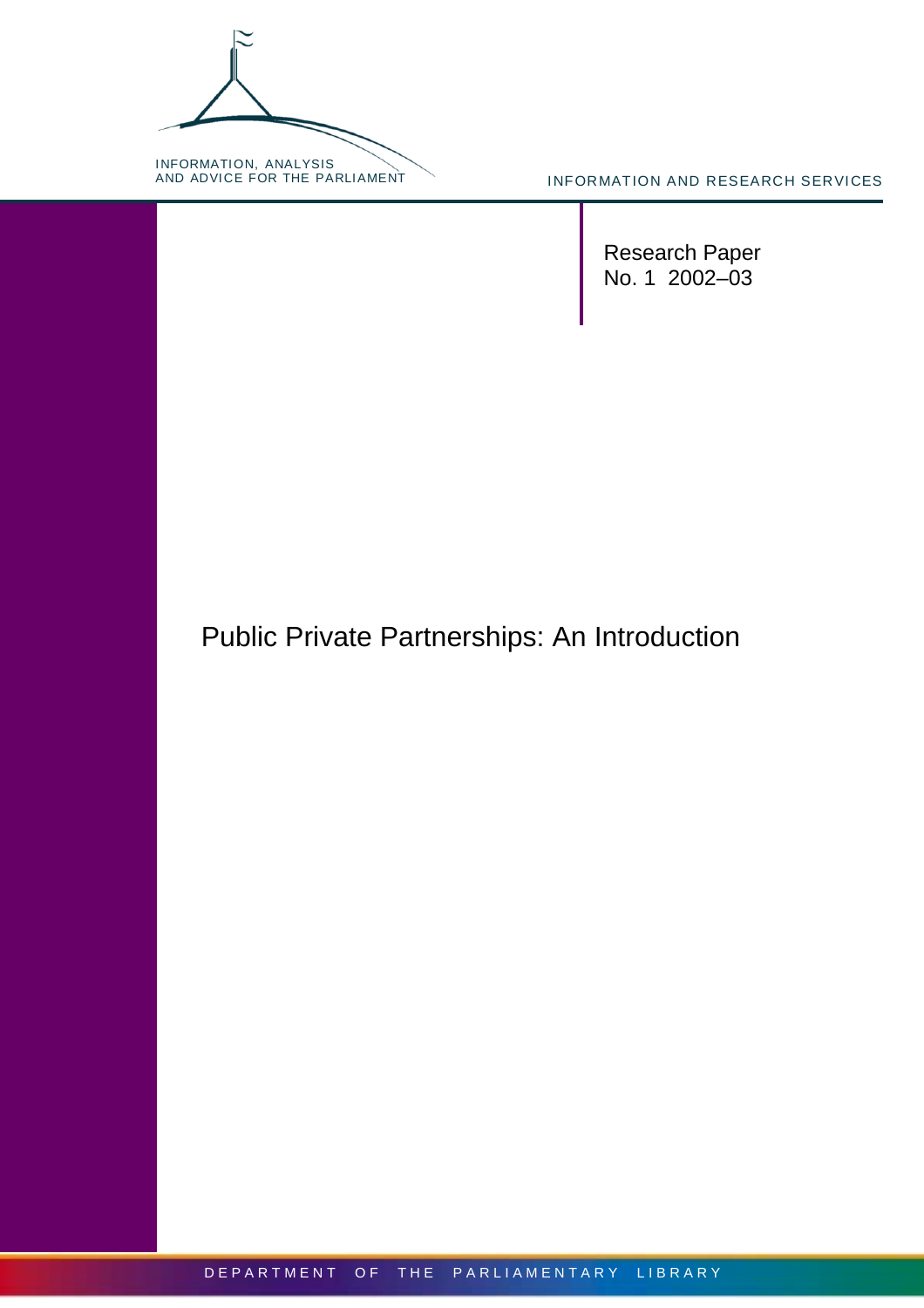#### ISSN 1328-7478

#### Copyright Commonwealth of Australia 2002

Except to the extent of the uses permitted under the *Copyright Act 1968*, no part of this publication may be reproduced or transmitted in any form or by any means including information storage and retrieval systems, without the prior written consent of the Department of the Parliamentary Library, other than by Senators and Members of the Australian Parliament in the course of their official duties.

This paper has been prepared for general distribution to Senators and Members of the Australian Parliament. While great care is taken to ensure that the paper is accurate and balanced, the paper is written using information publicly available at the time of production. The views expressed are those of the author and should not be attributed to the Information and Research Services (IRS). Advice on legislation or legal policy issues contained in this paper is provided for use in Parliamentary debate and for related Parliamentary purposes. This paper is not professional legal opinion. Readers are reminded that the paper is not an official Parliamentary or Australian government document. IRS staff are available to discuss the paper's contents with Senators and Members and their staff but not with members of the public.

Published by the Department of the Parliamentary Library, 2002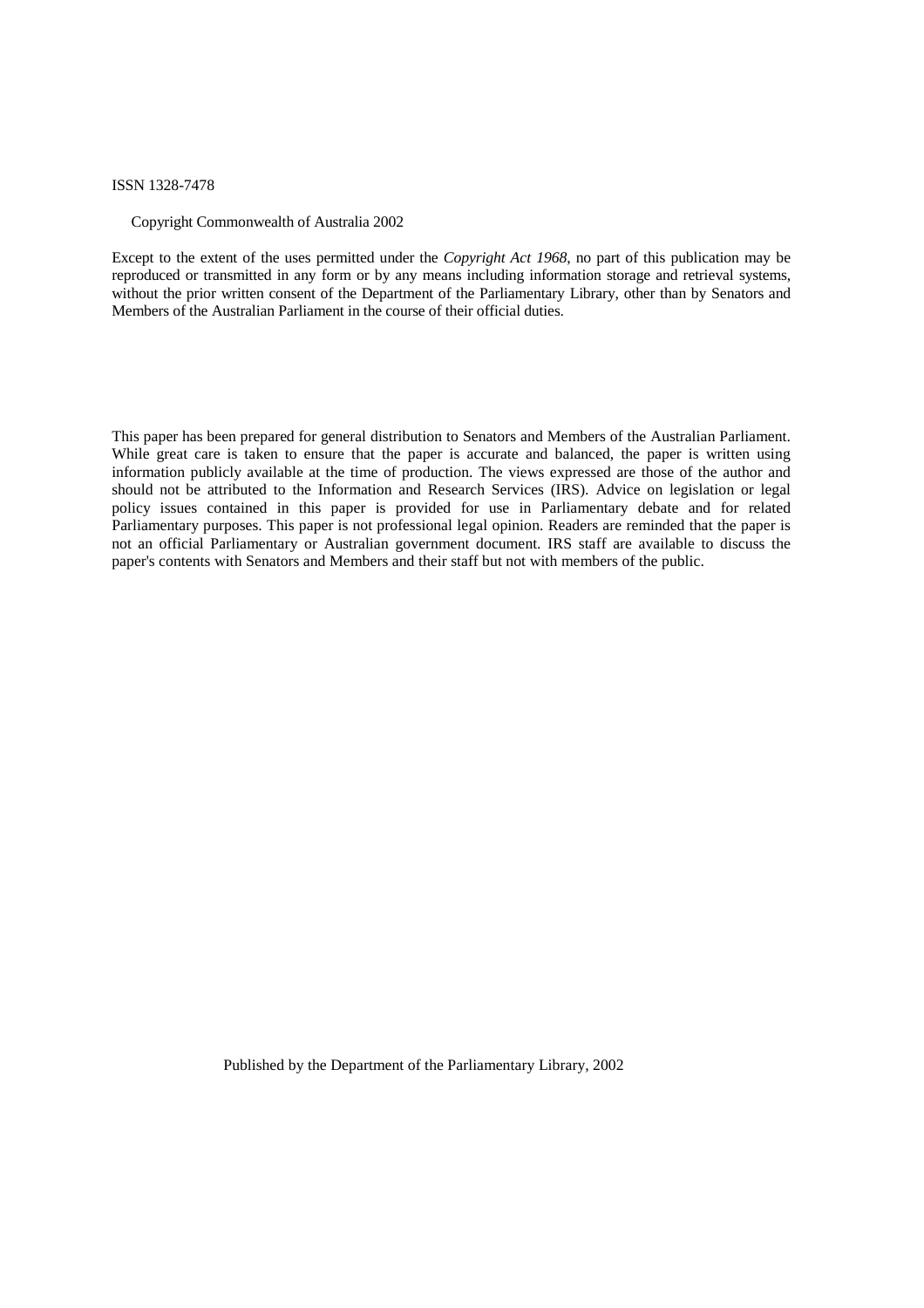Research Paper No. 1 2002–03

## Public Private Partnerships: An Introduction

Richard Webb and Bernard Pulle Economics, Commerce and Industrial Relations Group 24 September 2002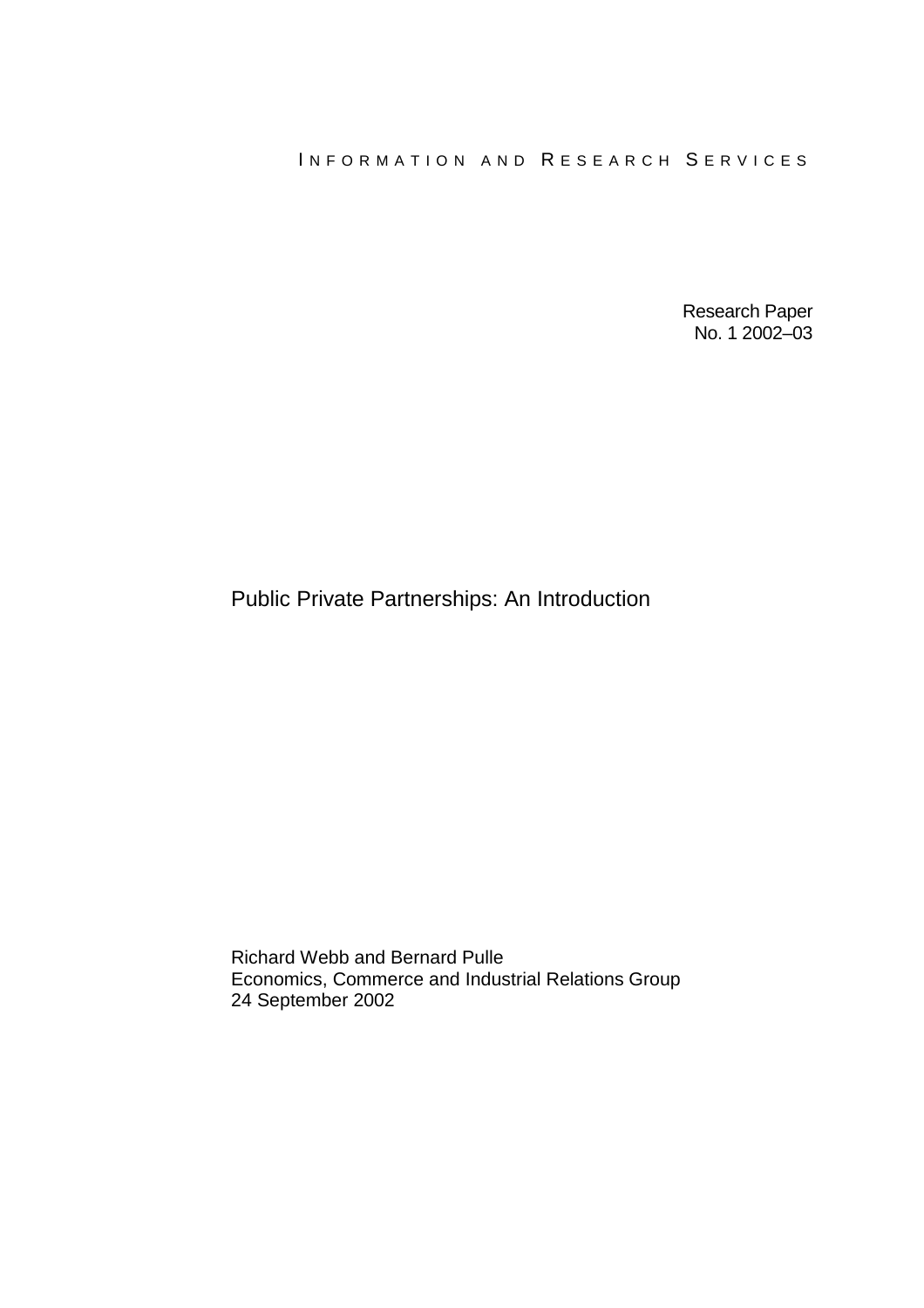# **Enquiries**

Information and Research Services publications are available on the ParlInfo database. On the Internet the Department of the Parliamentary Library can be found at:<http://www.aph.gov.au/library/>

IRS Publications Office Telephone: (02) 6277 2778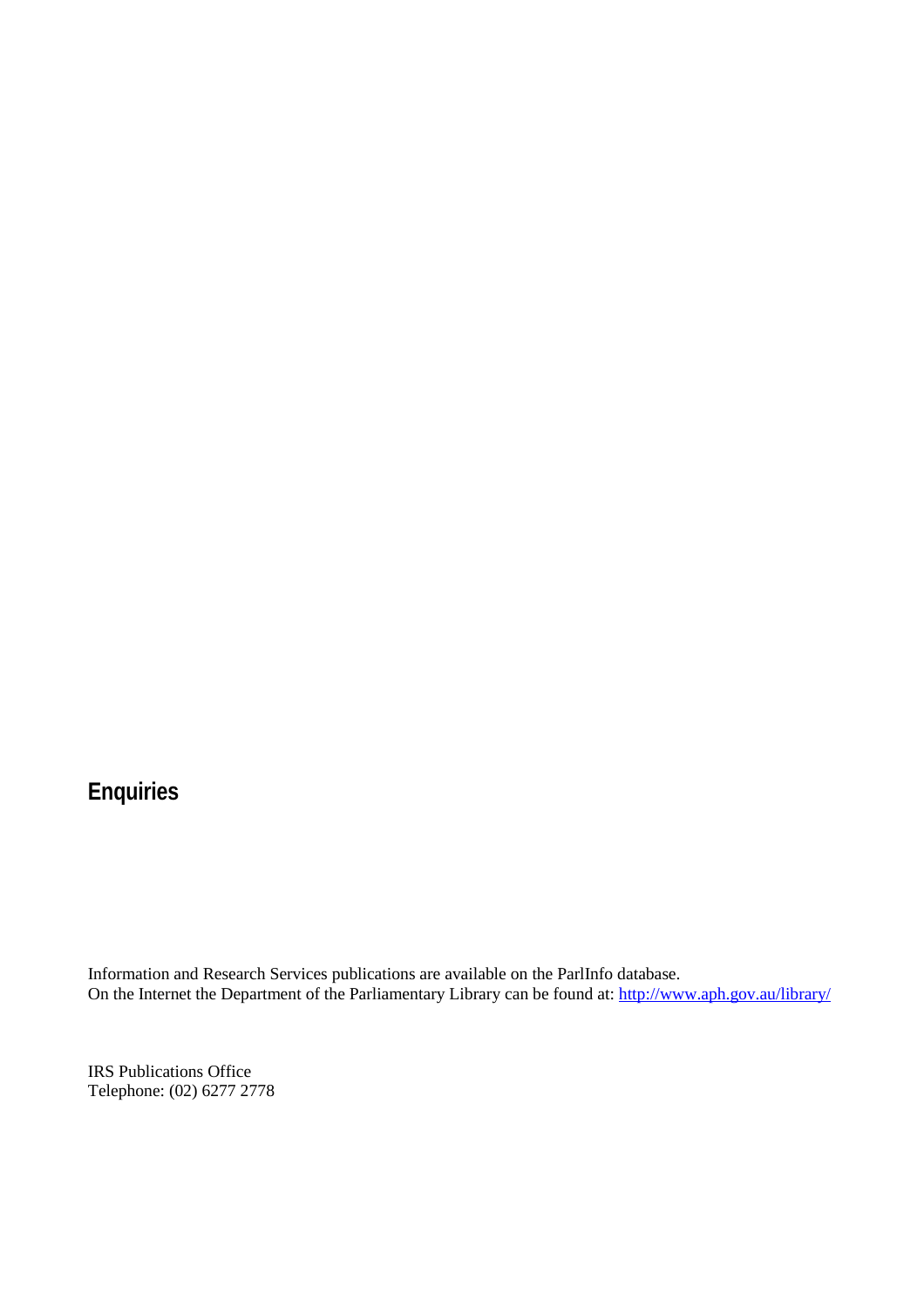# **Contents**

| Appendix Two: Effects of Section 51AD and Division 16D of the Income Tax |
|--------------------------------------------------------------------------|
|                                                                          |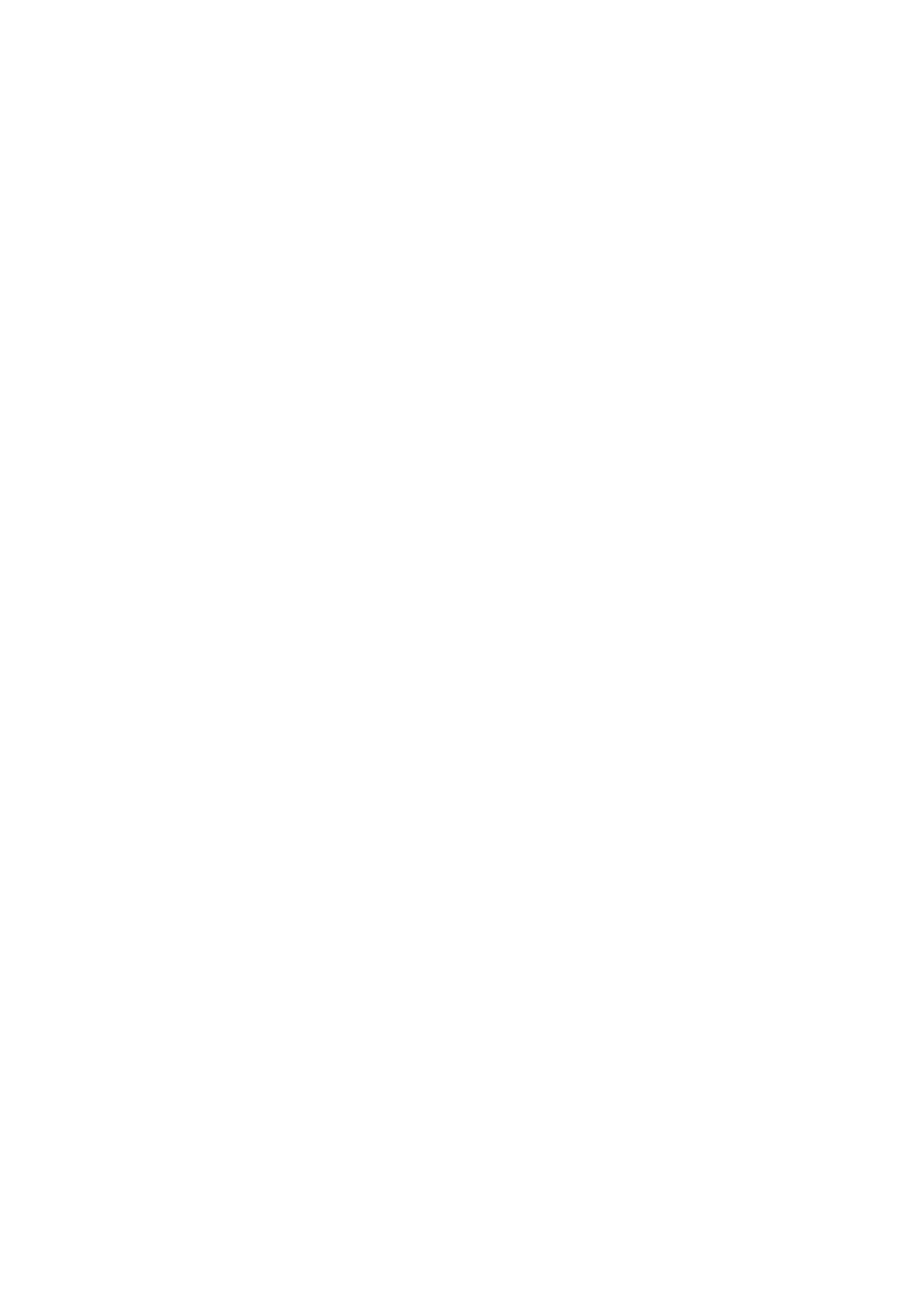## <span id="page-6-0"></span>**Major Issues**

The private sector has long provided goods and services to the public sector. However, a trend seems to be developing in a number of countries, notably the United Kingdom, towards increasing involvement of the private sector in the provision of goods and services traditionally provided by, and seen as a function of, the public sector. This entails a shift in the role of the public sector from supplying to buying services, with private firms designing, constructing, financing, operating and maintaining infrastructure, and the public sector paying for these services. Such arrangements are called public private partnerships (PPPs). Contracting out differs from PPPs in that the latter usually entail a combination of services (for example, design, construction and maintenance) whereas contracting out is usually for one or relatively simple services.

Key features of infrastructure PPPs include:

- the private sector invests in infrastructure and provides related services to the government
- the government retains responsibility for the delivery of core services, and
- arrangements between the government and the private sector are governed by long-term contract. It specifies the services the private sector has to deliver and to what standards. Payment depends on the private partner meeting these standards.

PPPs take many forms such as design, construct and maintain, and build, own, operate and transfer. The choice of form depends on factors such as the government's objectives, the nature of the project, the availability of finance, and the expertise that the private sector can bring. The main applications (by value) of PPPs in Australia and overseas are transport-related. However, PPPs are increasingly being used in social infrastructure such as hospitals and schools.

Governments are attracted to PPPs because they may provide value for money—at least in the short term. The ability to transfer risk to whichever of the public or private partner is better able to manage the risk is a source of value for money. PPPs often involve the private sector providing a 'bundle' of services. Bundling can provide value for money that contracting services separately cannot. PPPs can contain incentives for the private sector party to perform well. For example, under a contract to construct a road, the developer has an incentive to do the minimum necessary to meet the contract terms. However, under a design, construct and maintain arrangement, the developer has an incentive to build the road to the standard necessary to provide services for the period of the contract. For heavily indebted governments, an attraction of having the private sector finance infrastructure is that it obviates the need to borrow, and can allow projects to be brought forward. But even if the private sector finances a project, the government has to fund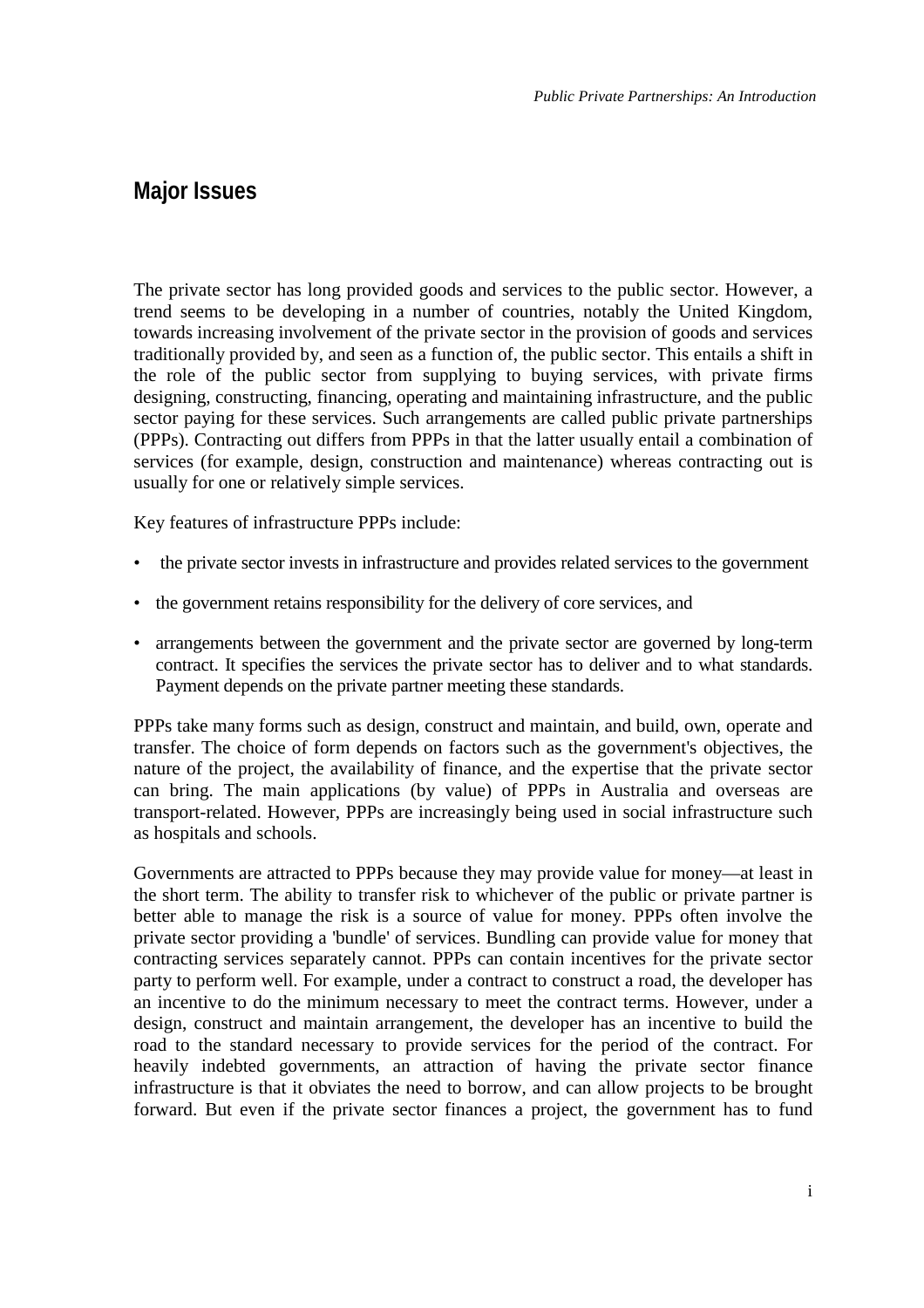payments to the private partner for the services provided. Assessment of whether a PPP offers value for money entails the preparation of a 'public sector comparator'. This is an estimate of what the proposed project would cost if the public sector were to undertake it, based on 'best-practice' assumptions. The shift from supplying to buying services changes demands on the public service towards output specification and contract management including specification of the measures by which the performance of the private sector partner is assessed.

Advocates of private sector finance claim that it provides incentives for the private partner to deliver projects to time and budget, and operate infrastructure soundly. Critics of PPPs claim that public sector finance is cheaper than private sector finance and so the latter should not be used. But critics of this argument claim that the government's ability to borrow cheaply is a function of its capacity to levy taxes. They say that what determines the real cost of finance for a project is its risks. The private sector explicitly prices these risks into the cost of finance. When the public sector finances a project, taxpayers bear the risks and implicitly subsidise the cost of the project because the risks are not factored into the government borrowing rate.

Critics of PPPs claim that governments can use PPPs to understate debt by not recording in the balance sheet the total value of payments payable to private sector providers, that is, PPP obligations are 'off the balance sheet'. In the United Kingdom, the Accounting Standards Board argued that payments should be brought into the balance sheet. But subsequent UK Treasury guidelines allow most PPP transactions to be excluded from government borrowing on the grounds that they are operating and not finance leases. No Australian accounting standard deals with risk allocation issues associated with PPPs. Instead, agencies have adopted the accounting standards for leases. The Australian Accounting Standards Board, with heads of Treasury representation, has established a working group to determine how PPPs should be treated in government accounts.

The private sector sees the lack of accounting standards, transaction costs and taxation issues—especially the so-called leasing sections—51AD and Division 16D—of the *Income Tax Assessment Act 1936* as barriers to the greater use of PPPs. In certain situations, these sections deny to the private owner of an asset certain tax deductions related to the asset. The effect is to reduce the potential value of income from a project. In 1999, the Ralph Review of Business Taxation recommended that section 51AD be abolished and that Division 16D be replaced. Treasury is reviewing these sections and plans to introduce legislation in the autumn 2003 sittings of Parliament.

State governments are likely to be the main users of PPPs. The Commonwealth has not yet entered a privately financed project. As to the Government's position on the use of private finance, following Cabinet's rejection of using private finance for the patrol boats contract, the Minister for Finance and Administration was reported as saying that the Government sees few opportunities to use PPPs. The Minister for Revenue and Assistant Treasurer has since said that the Commonwealth will evaluate individual proposals on the basis of their ability to offer value for money.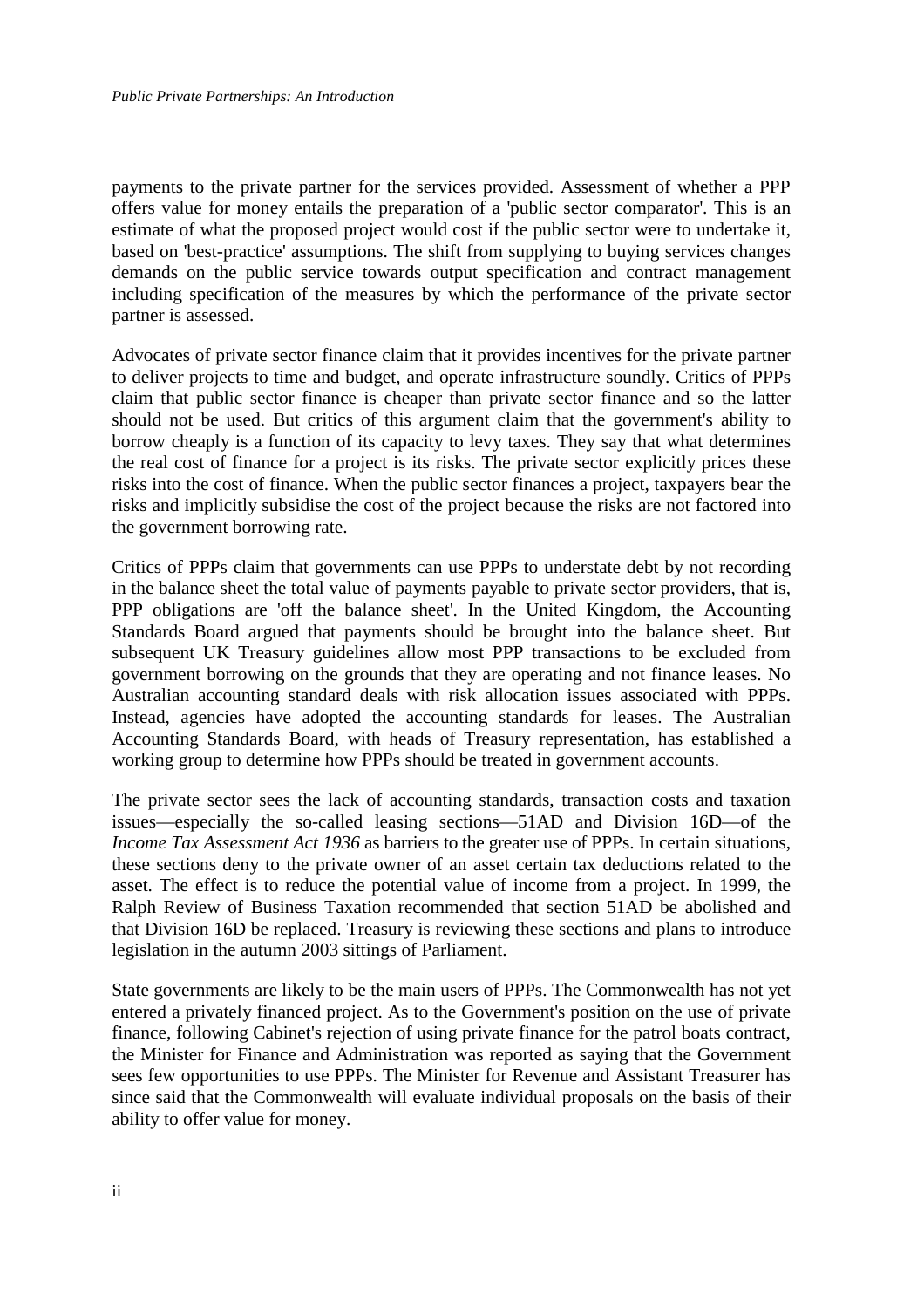*Public Private Partnerships: An Introduction*

## <span id="page-8-0"></span>**Introduction**

The private sector has long provided goods and services to the public sector. At the Federal government level, this role has expanded beyond relatively small-scale activities to the provision of so-called non-core activities such as corporate services. The Government is committed to [competitive tendering and contracting,](http://www.finance.gov.au/aboutus/articles/initiative%5Fprivate%5Fsector.html) and [market testing](http://www.finance.gov.au/assetsales/current%5Fprojects/market%5Ftesting%5Fand%5Fcontracting.html) is mandated for most Federal agencies. The Government has also involved the private sector in the operation of publicly-owned assets. For example, beginning in 1997, the Government has granted long-term leases to private companies to operate the major [Commonwealth-owned airports.](http://www.accc.gov.au/airport/fs-air.htm)

The expansion of private sector involvement in the provision of 'public services' is even more pronounced at the State level. An indicator of the magnitude of this involvement is that over ten years, the contribution of private sector funding to infrastructure provision in NSW was equivalent to about seven per cent of the State's capital budget.<sup>1</sup> An example of the increasing role of the private sector is roads. Whereas the public sector used to design, construct and maintain roads, private contractors are increasingly undertaking these activities.<sup>2</sup> A major departure from traditional practice has been the use of the private sector not only to construct infrastructure but finance and operate it as well. This is perhaps most evident in NSW and Victoria whose governments have used build, own, operate and transfer (BOOT) arrangements for toll roads in Sydney and Melbourne. Victoria and South Australia have also adopted franchise arrangements for some public transport services. While the focus of past private sector involvement has been economic infrastructure such as roads, an emerging trend seems to be towards private sector involvement in the provision of social infrastructure such as hospitals and schools. For example, the Port Macquarie Base Hospital is the first public hospital that a private firm manages on behalf of the NSW government, and a private company won the contract to design, build and operate the prison at Junee.

These developments are part of what seems to be a trend around the world—most notably in the United Kingdom—towards increased involvement of the private sector in the provision of goods and services traditionally provided by and seen as a function of the public sector. In particular, private firms have become increasingly involved in the design, financing, operation and maintenance as well as the more traditional constru[cti](#page-35-0)on of public infrastructure. Such activities are called public private partnerships (PPPs).<sup>3</sup> Contracting out differs from PPPs in that the latter usually entail a combination of services (for example, design, construction and maintenance) whereas contracting out is usually for one or relatively simple services.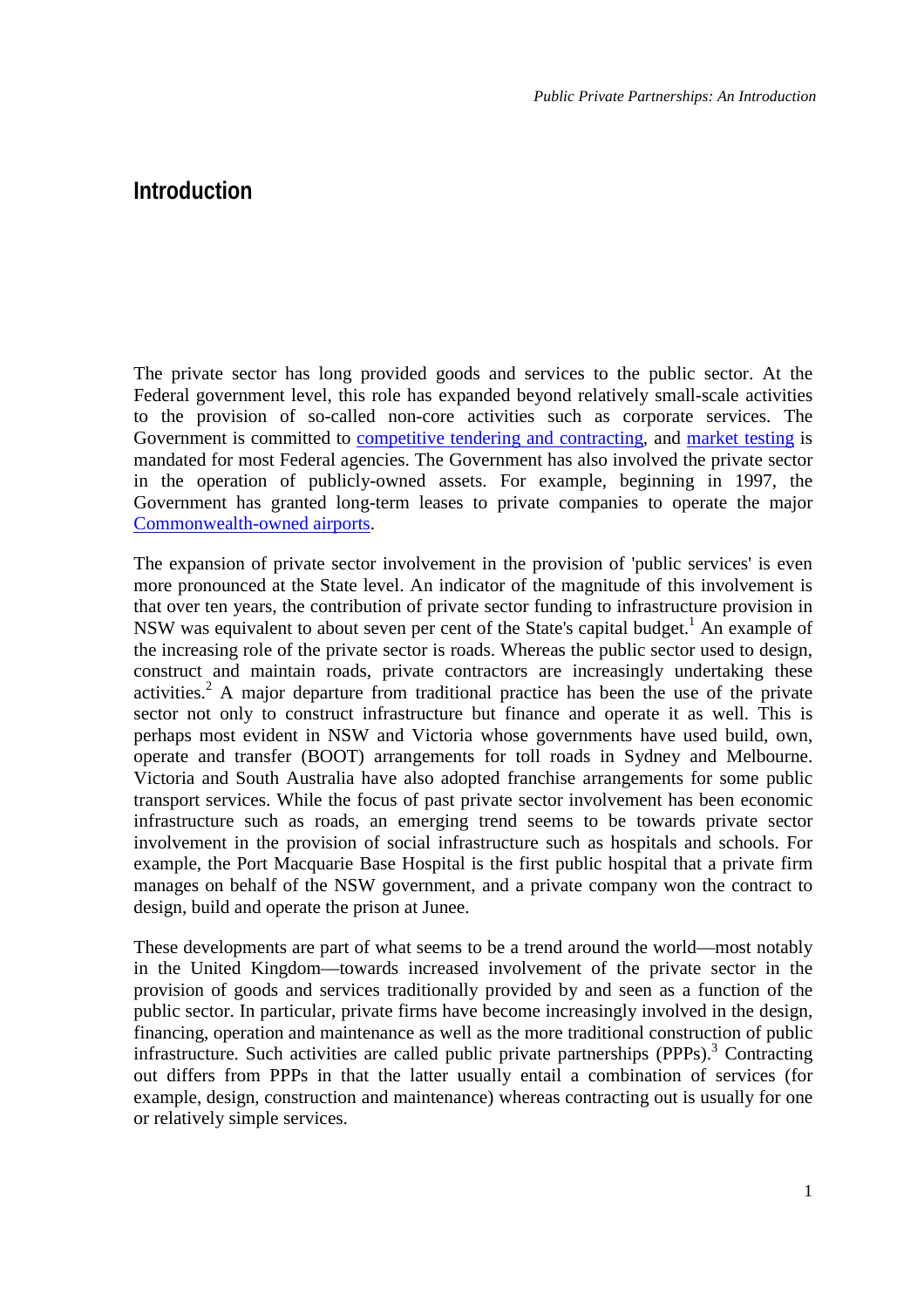<span id="page-9-0"></span>This paper seeks to explain what PPPs are, why governments have used PPPs, some consequences of their use, and the debate surrounding their use. It also reviews some infrastructure taxation matters that some claim impede the greater use of PPPs. The paper does not examine the reasons for the alleged success or failure of individual PPPs.<sup>4</sup> There are several reason for this approach. First, as the Organisation for Economic Cooperation and Development noted of PPP projects in the United Kingdom:

Unfortunately, there is a lack of systematic evaluations of the results from PPP projects … and … it is still too early to judge whether savings can be maintained in the long run as many contracts are still in their early stages. T[he](#page-35-0) potential for future savings could be undermined by the long time horizon of contracts.<sup>5</sup>

Second, it is difficult to assess the merits of claims and counter-claims about individual PPPs. Third, much of the discussion of the alleged success or failure of particular PPPs is indeterminate. For example, if the government decides to use a PPP, it may be difficult to determine whether public sector provision would have produced better outcomes. Finally, while noting that some governments may be attracted to PPPs for political reasons, the paper does enter the political debate about PPPs.

## **What are Public Private Partnerships?**

There is no hard and fast definition of PPPs. One definition is:

… partnerships between the public sector and the private sector for the purposes of designing, planning, financing, constructing and/or operating projects which would be regarded traditionally as falling within the remit of [t](#page-35-0)he public sector. Infrastructural projects such as roads and bridges are prime examples.<sup>6</sup>

A project does not have to contain all these features to be called a PPP because, as discussed below, PPPs can take a number of forms.

PPPs entail a sharing of responsibility between government and the private sector:

For example, the private sector contributes design, construction, operation, maintenance, finance and risk management skills while the government is responsible for strategic planning and industry structure, obtaining permits, some customer interface issues, regulation, c[om](#page-35-0)munity service obligations and (sometimes) payment on behalf of the service users.<sup>7</sup>

The key features of infrastructure PPPs have been identified as:

- a private partner investing in public infrastructure, and providing related non-core services to the government or to the community on the government's behalf
- the government retaining responsibility for the delivery of core services such as teaching and clinical services, and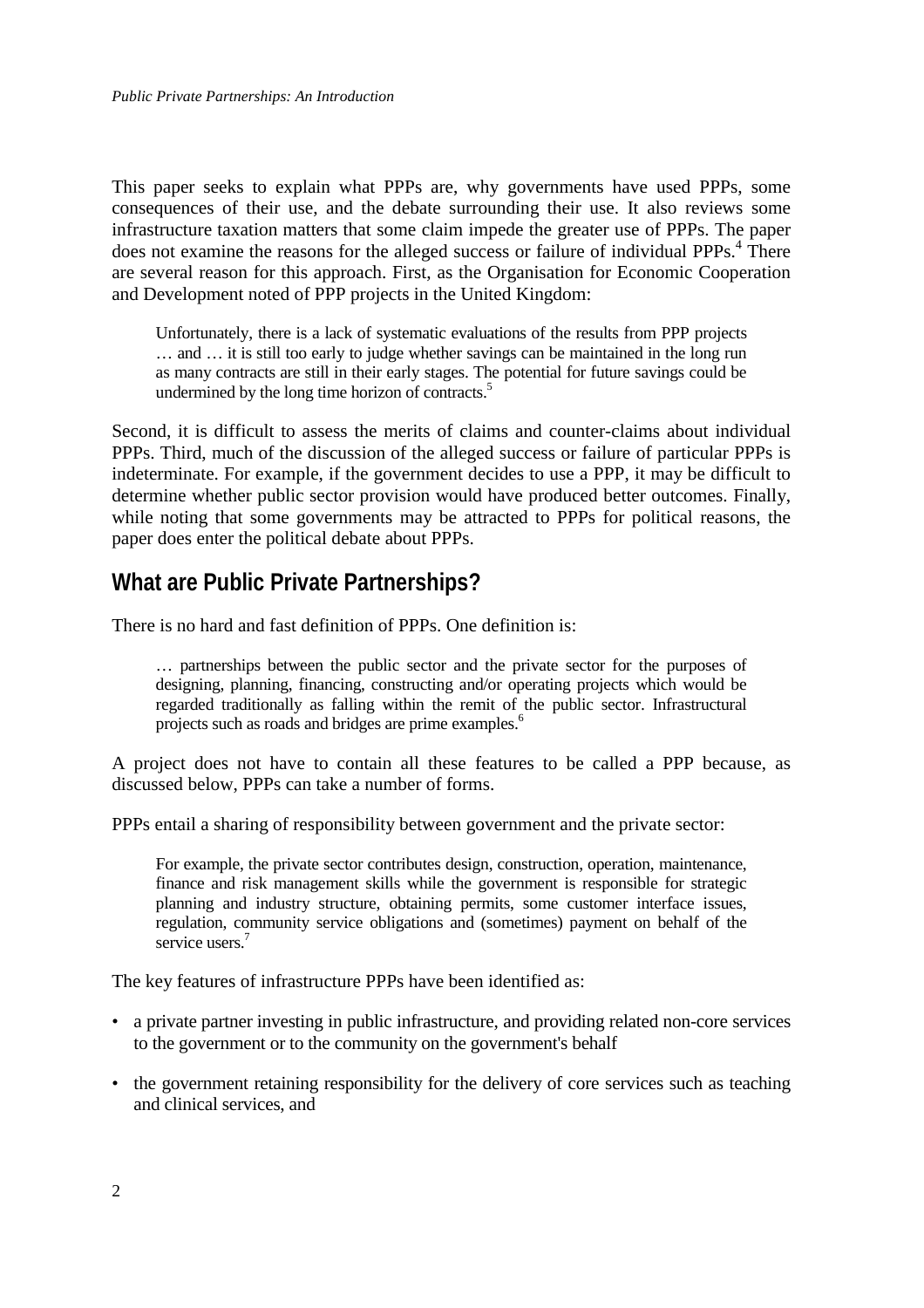• the government and private party working together under long-term arrangements, whereby the payments to the private sector party depend upon its continuing to deliver the specified services to the agreed performance standards. Failure to meet these standards results in the private partner not being paid.<sup>8</sup>

In the United Kingdom, the main form of PPP is the Private Finance Initiative (PFI). The main features of PFI have been described as follows:

*Considerable capital expenditure by the contractor*. The contractor is usually expected to invest heavily in productive assets such as buildings, roads or other physical infrastructure or IT-systems. These investments are financed by private sources involving the issuing of equity and debt securities.

*The bundling of different operational tasks within a partnership*. Rather than outsourcing each activity separately (like cleaning, heating or maintenance), PFI combines several or most operations that together constitute a package of services within one long-term contract, thus enabling the contractor to seek innovative solutions for cost reductions within a longer planning horizon.

*Performance-based payment schemes*. Both classical outsourcing and PFIs normally rely on competitive tendering. However, unlike classical outsourcing, PFI contracts make payments during the contract period dependent on a set of performance measures evaluated at regular time intervals. Moreover, PFI contracts typically set requirements regarding the quality of outcomes (rather t[ha](#page-35-0)n quantity of input or output) and leave the contractor freedom as to how to meet them.<sup>9</sup>

PPPs take many forms. Examples are design, construct and maintain (DCM); build, own operate (BOO); and build, own, operate and transfer (BOOT). (Appendix One contains definitions of some forms of infrastructure PPPs). PPPs can be thought of as falling along a spectrum of different combinations of public and private arrangements:<sup>10</sup>

The spectrum of possible PPPs … extends from businesses almost entirely controlled by the private sector, at one end, to those almost entirely controlled by the public sector, at the other. Outside the United Kingdom, there are PPP businesses jointly owned by the public and private sectors, but with the majority ownership held b[y](#page-35-0) the public sector. Examples include water utility companies within continental Europe.<sup>1</sup>

*[Partnerships](http://www.partnerships.vic.gov.au/domino/web_notes/PartVic/PVSite.nsf/Frameset/PV?OpenDocument) Victoria*—the Victorian Government's policy towards and guidance for PPPs—identifies models ranging from maximum to minimum retention of service delivery by government.<sup>12</sup> PPPs generally do not, however, involve privatisation, that is, the sale of equity in public enterprises with the public sector no longer participating in their operation.<sup>[13](#page-35-0)</sup>

The choice of form depends on factors such as the government's objectives, the nature of the project, the availability of finance, and the expertise that the private sector can bring. *Partnerships Victoria* lists three considerations in determining the preferred form: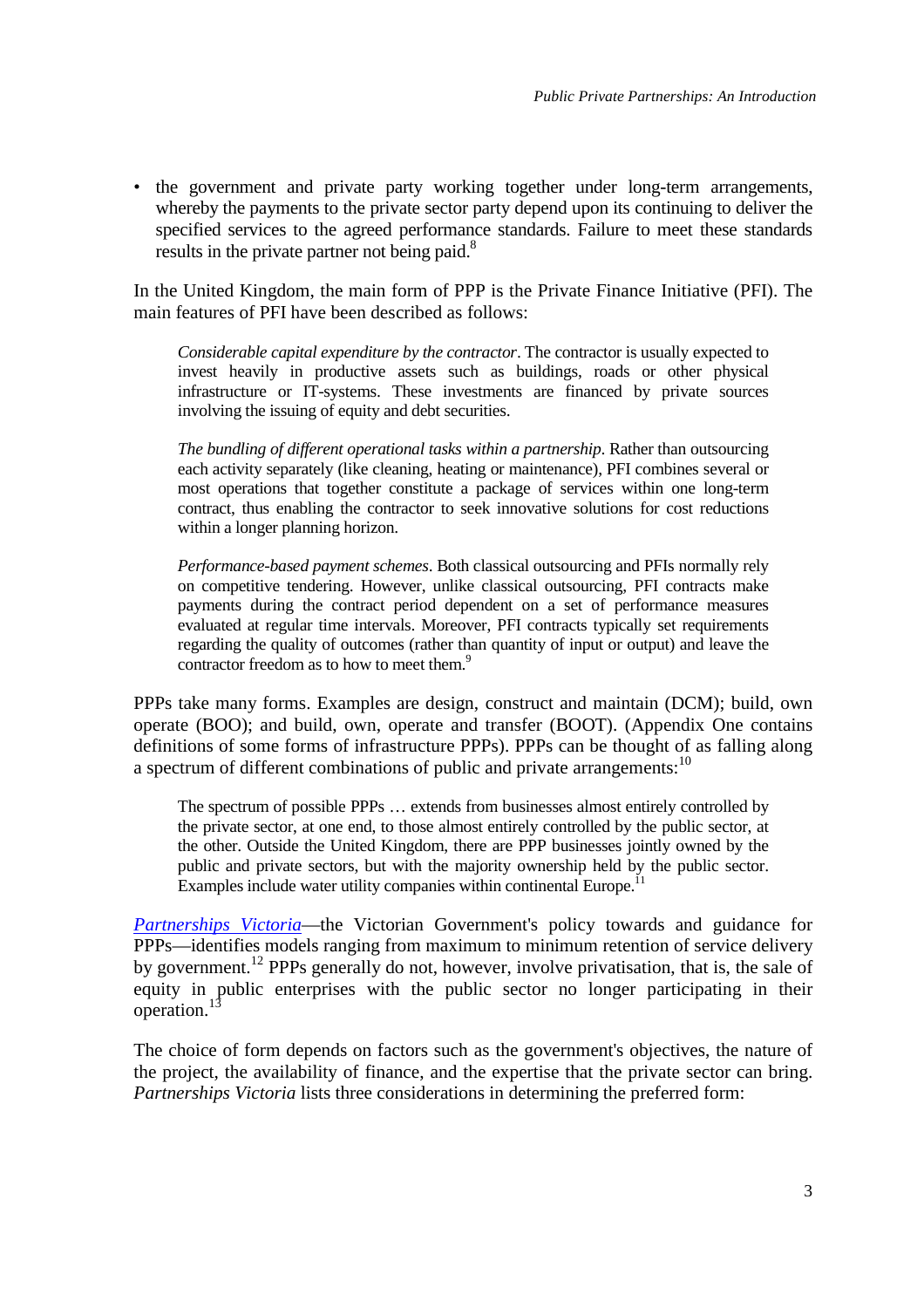<span id="page-11-0"></span>-whether any part of the proposed service should be delivered by government itself;

-whether involvement of the private sector will deliver value for money and, if so, how to optimise that value; and

-whether the project will satisfy the pubic interest criteria which form part of the *Partnerships Victoria* policy.<sup>[14](#page-35-0)</sup>

Some forms of PPP are more suited than others for a particular task. For example, with respect to the use of BOOT schemes, the Private Infrastructure Task Force Report opined:

In the broad, BOOT-type structures are likely to be least beneficial for road and urban rail projects. They are advantageous for long distance rail and for utility services such as electricity and water. But for utility services it is possible that privatisation of networks might offer even greater gains. This is particularly so if co[mp](#page-35-0)etition can be introduced through, for example, breaking up generation or distribution.<sup>15</sup>

### **Role and Responsibility of Government**

The use of PPPs entails changes to the role of government. This often entails a shift from being the supplier to the buyer of services:

The PFI transforms Government Departments and Agencies from being owners and operators of assets into purchasers of services from the private sector[.16](#page-35-0)

Nonetheless, governments retain overall responsibility for service delivery:

… within a Private Finance Initiative project, the public sector pays for services on behalf of the general public and retains ultimate responsibility for their delivery, whereas the private sector's role is limited to that of providing an improved delivery mechanism for the services.<sup>17</sup>

The use of PPPs has important consequences for the public service. The key shift is from the role of supplying services to buying them:

The essential role of the public sector in all PPPs … is to define the scope of business; specify priorities, targets and outputs; and set the performance regime by which management of the PPP is given incentives to deliver–and, in the case of PFI projects, also to pay for–the services.<sup>[18](#page-35-0)</sup>

The consequences of PPPs for the public sector are thus similar to those resulting from contracting out. But because PPPs are usually more comprehensive in scope than contracting out, PPP place even greater demands on the public service.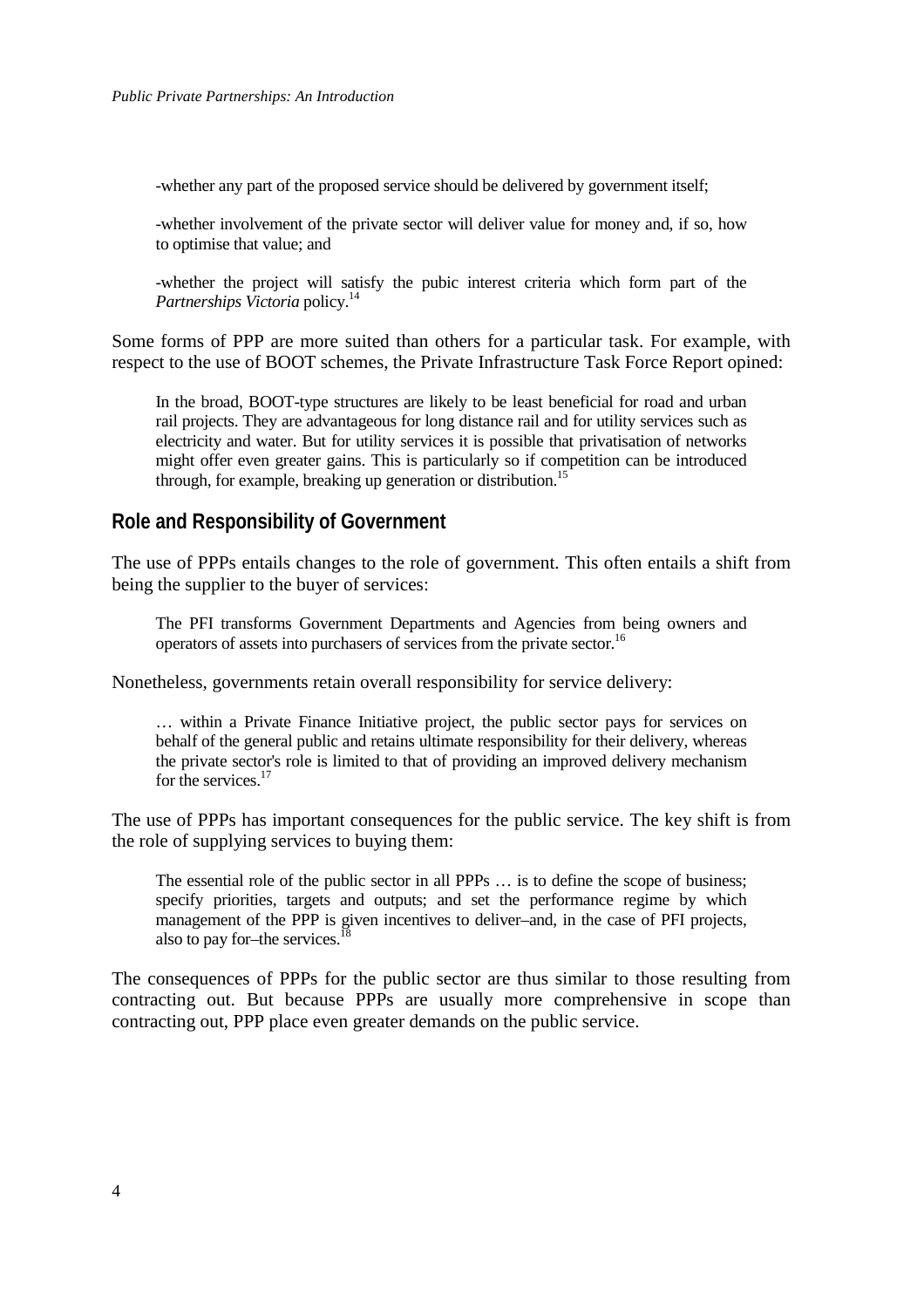## <span id="page-12-0"></span>**Applications**

State governments have been the main users of PPPs in Australia. This is likely to remain the case since the States bear primary responsibility for providing economic and social infrastructure. The main applications (by value) of PPPs in Australia and overseas are transport-related. The largest PPP in the United Kingdom—the Channel Tunnel Rail Link—was valued at £4178 million (almost \$12 billion).<sup>19</sup> However, PPPs are increasingly being used for social infrastructure such as the hospitals and schools. The NSW green paper on PPPs listed 23 projects involving private sector funding of infrastructure including toll roads, hospitals, water and sewerage infrastructure, and Olympic venues.<sup>[20](#page-35-0)</sup> In the UK, the application of PPPs has extended to hospitals, schools, prisons and defence projects. $^{21}$  $^{21}$  $^{21}$ 

Still, PPPs account for a relatively small proportion of capital expenditure with NSW, Victoria and Queensland collectively accounting for around only nine per cent.<sup>[22](#page-35-0)</sup>

## **Why do Governments use Public Private Partnerships?**

There are a number of reasons governments are attracted to PPPs. They include the potential for value for money, early project delivery, gains from innovation, obviating the need to borrow to finance infrastructure investment, and access to improved services. The relevant government agency is responsible for assessing whether a project offers value for money compared with the most efficient form of public delivery. To do this, the agency uses a 'public sector comparator' (discussed below). Some governments might find PPPs politically attractive in that PPPs entail private sector partners supplying 'public' services.

PPPs operate at the boundary of the public and private sectors, being neither nationalized nor privatized assets and services. Thus, politically, they represent a *third way* in which governments may deliver some public services.

## **Value for Money**

The underlying rationale for PPPs is that they may offer value for money:  $^{23}$  $^{23}$  $^{23}$ 

… the [NSW and Victorian] policies require that privately financed options demonstrate superior value-for-money to the Government and community compared to conventional, publicly funded approaches to infrastructure provision. This is the sole reason for considering private financing and delivery—with both States having low debt levels, offbalance sheet borrowing is not an attraction in its own right. $^{24}$  $^{24}$  $^{24}$ 

The forms that value for money can take include:

… lower construction costs, lower operating costs and perhaps more efficient maintenance in the long run, than comparable public sector projects.<sup>[25](#page-35-0)</sup>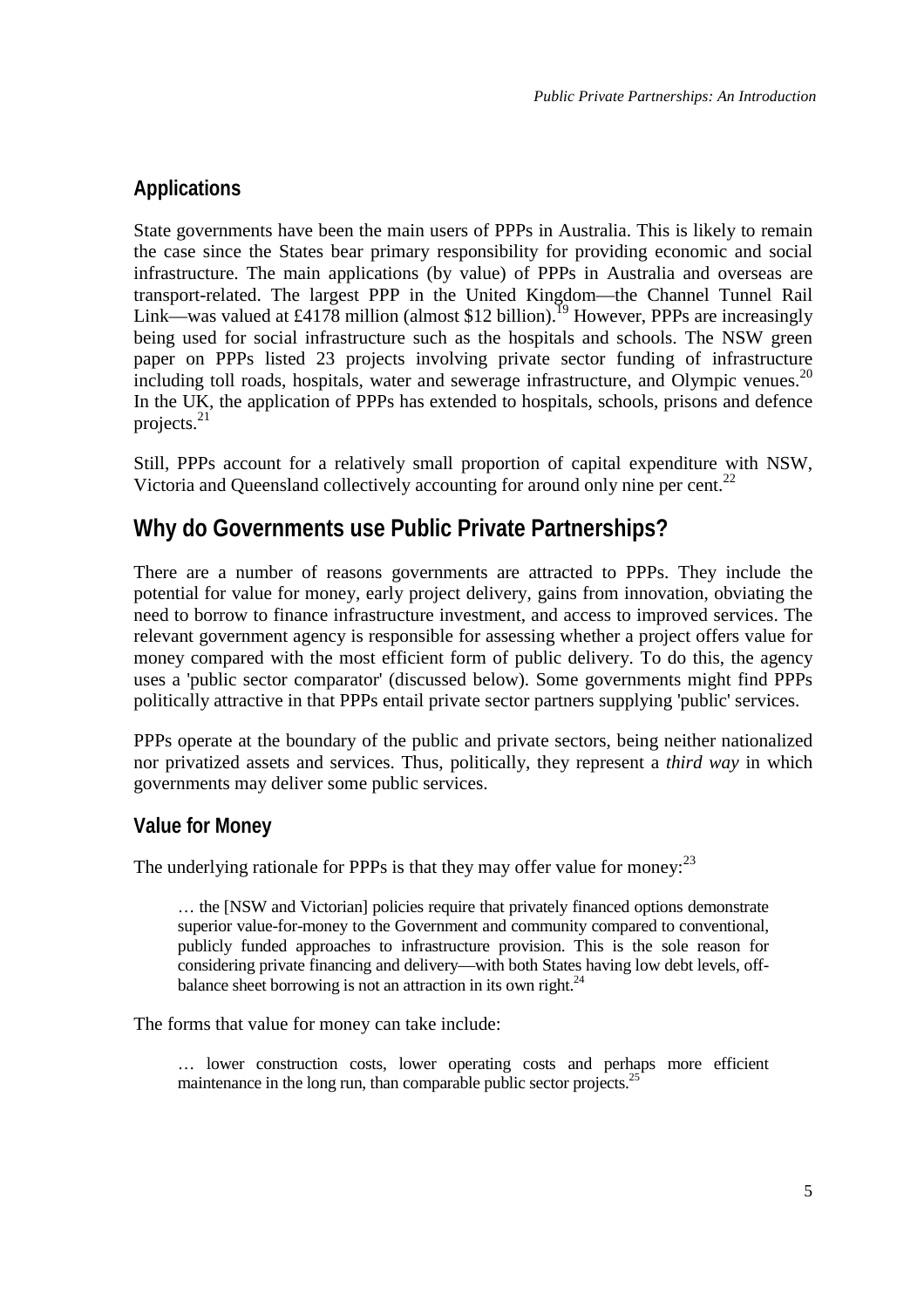<span id="page-13-0"></span>With respect to construction costs, UK evidence on PPP projects is mixed with some projects coming in under cost and others incurring cost overruns.<sup>[26](#page-35-0)</sup>

PPPs often involve the private sector partner providing a 'bundle' of services such as the design, construction and maintenance of a road. Bundling thus differs from traditional contracting out whereby separate contracts are let for each service. Bundling can provide value for money that cannot be obtained by contracting services separately:

Integration of design, operation and maintenance over the life of an asset, within a single-project finance package … improves performance and reduces whole-of-life costs.[27](#page-35-0)

For example, there may be economies in construction when a road is built as a single project rather than in stages as funding becomes available.<sup>28</sup>

The sources of value for money ('drivers') have been described as follows:

At the heart of all PPPs is the deployment of private sector capital. Within a PPP framework, this can result in greatly improved value for money for the government in terms of the risks transferred to the private sector (in cases where the latter is better able to assess the risks) and powerful private sector incentives for the long-term delivery of reliable public services. $^{29}$  $^{29}$  $^{29}$ 

*Partnerships Victoria* lists four major 'drivers': risk transfer, whole-of-life costing, innovation and asset utilisation.<sup>30</sup>

#### **Risk Transfer**

As noted, the transfer of risk is a driver of value for money. Risk can take many forms including those relating to construction, the size of the market (demand risk), the cost of operations and maintenance, declarations of force majeure, and changes to the law and regulations.[31 W](#page-35-0)hatever the nature of the risk, the principle of optimal risk transfer is:

… that the risk should be allocated to whoever from the public or private sector is able to manage it at least cost. $32$ 

The nature of risk allocation has been described as follows:

The essence of a public-private partnership arrangement is the sharing of risks. Central to any successful public-private partnership initiative is the identification of risk associated with each component of the project and the allocation of that risk factor to either the public sector, the private sector or perhaps a sharing by both. Thus, the desired balance to ensure best value (for money) is based on an allocation of risk factors to the participants who are best able to manage those risks and thus minimize costs while improving performance.<sup>[33](#page-35-0)</sup>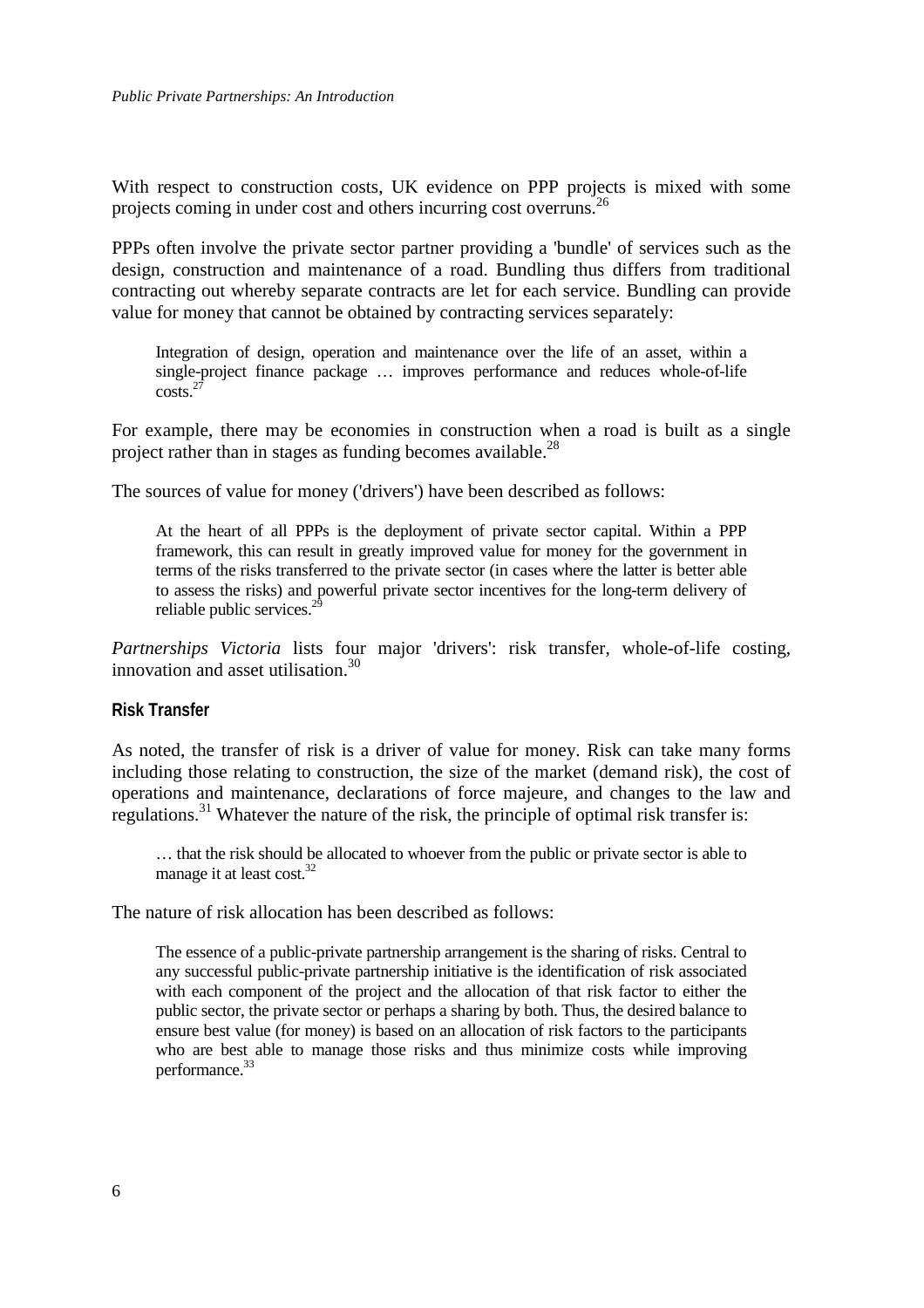<span id="page-14-0"></span>*Partnerships Victoria*, in the Risk Allocation and Contractual Issues guide, classifies major project risks into ten categories and recommends a government-preferred position on allocating each of the risks. In practice, the allocation of risk has not always been appropriate, and the government has had to assume risks that were initially transferred to the private party. An example is the Sydney airport rail link, which the NSW Government took over after the company that built and operated the link failed to meet scheduled payments to creditors.

### **Incentives**

PPPs can contain incentives for the private sector party to perform well in order to earn a profit:

Much of the improved value for money comes from the fact that when private sector capital is deployed and is at risk—to, for example, the long-term performance of public service delivery—the right commercial decisions are made about design, operating regime, human resource planning, whole-life-of-asset costings, and so on.<sup>[34](#page-35-0)</sup>

For example, under a contract to construct a road, the developer has an incentive to do the minimum necessary to meet the contract terms. However, under a design, construct and maintain arrangement, the developer has an incentive to minimise whole-of-life costs<sup>[35](#page-35-0)</sup> and so construct the road to the standard that will minimise those costs. This incentive is reinforced by the fact that payment under PPPs depends on the developer meeting agreed maintenance standards.

PPPs can contain negative incentives for the public sector. Where the contract specifies that the asset is to be returned to the public sector at the end of the contract period, the private partner has an incentive to run the asset down especially in the later years of the contract. However, contracts typically specify that the government has a right to review the asset's condition before it is returned to ensure that the condition is acceptable. A third party sometimes conducts this review. Further, if running down the asset results in standards lower than those specified in the contract, the private sector partner will not be paid.

### **Public Sector Comparator**

Assessment of whether it offers value of money is an essential part of a PPP process. This entails comparing the proposed PPP with the cost of the public sector undertaking the project. This requires the preparation of a public sector comparator (PSC):

In most cases, value for money will need to be demonstrated by comparison of private sector PFI bids with a detailed public sector comparator (PSC). The PSC describes the option as to what it would cost the public sector to provide the outputs it is requesting from the private sector by a non-PFI route.<sup>[36](#page-35-0)</sup>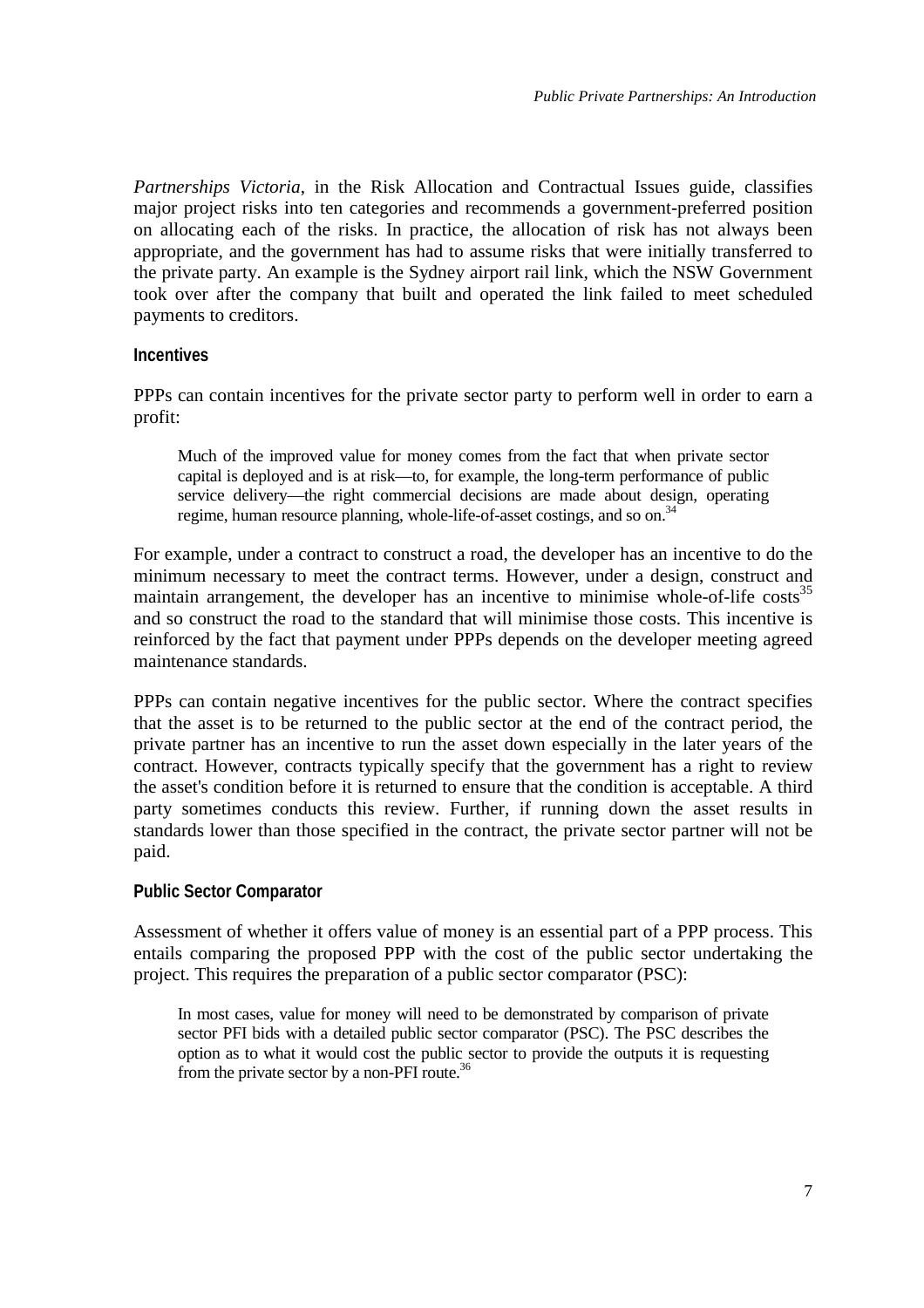<span id="page-15-0"></span>The comparator is based on 'best practice' assumptions. The Department of Finance and Administration has issued guidelines requiring that agencies prepare a PSC in certain circumstances.[37](#page-35-0)

However, governments consider other factors as well as the comparator.<sup>38</sup> NSW and Victorian policies specifically include a public interest test:

… P[rivately] F[inanced] P[rojects]/PPPs are assessed against public interest criteria including effectiveness, impact on key shareholders, accountability and transparency, public access and equity, consumer rights, security, and privacy. This assessment takes place before the project is put to the market.<sup>[39](#page-35-0)</sup>

### **Political Attraction**

Some governments might find PPPs politically attractive:

PPPs operate at the boundary of the public and private sectors, being neither nationalized nor privatized assets and services. Thus, politically, they represent a *third way* in which governments may deliver some public services. Moreover, in a practical sense, PPPs represent a form of collaboration under contract by which public and private sectors, acting together, can achieve what each acting alone cannot.<sup>[40](#page-35-0)</sup>

### **Budget Constraints**

How a PPP is paid for depends on whether it is self-financing. When a project is selffinancing—for example, when the private sector finances, constructs, and operates roads and recovers costs through direct tolls on road users—the government does not have to borrow or levy taxes to finance the project because it is paid for by direct user charges. When the project is not self-financing the government has to levy taxes to meet payments to the private sector provider. This does not necessarily mean that the government has to raise taxes since the project could be financed from within the existing tax framework. A third category of project combines cost recovery and government subsidy. Many social infrastructure projects are not self-financing.

In the UK, PFIs were introduced to circumvent constraints on public sector borrowing. The main alternative to PPPs with private sector finance is for the government to borrow through the issue of debt such as bonds. For governments with large debts and hence reluctant to borrow more, having the private sector finance infrastructure obviates the need to borrow. An example of where the use of PPPs is being considered mainly because national government funding will not cover the cost, is the proposed [Trans-European](http://europa.eu.int/comm/transport/themes/network/english/hp-en/bfin/tn_6_en.html) [Network for Transport.](http://europa.eu.int/comm/transport/themes/network/english/hp-en/bfin/tn_6_en.html)

Private sector financing can allow governments to bring forward projects that might otherwise be delayed because of budget constraints. Delaying projects can have adverse consequences: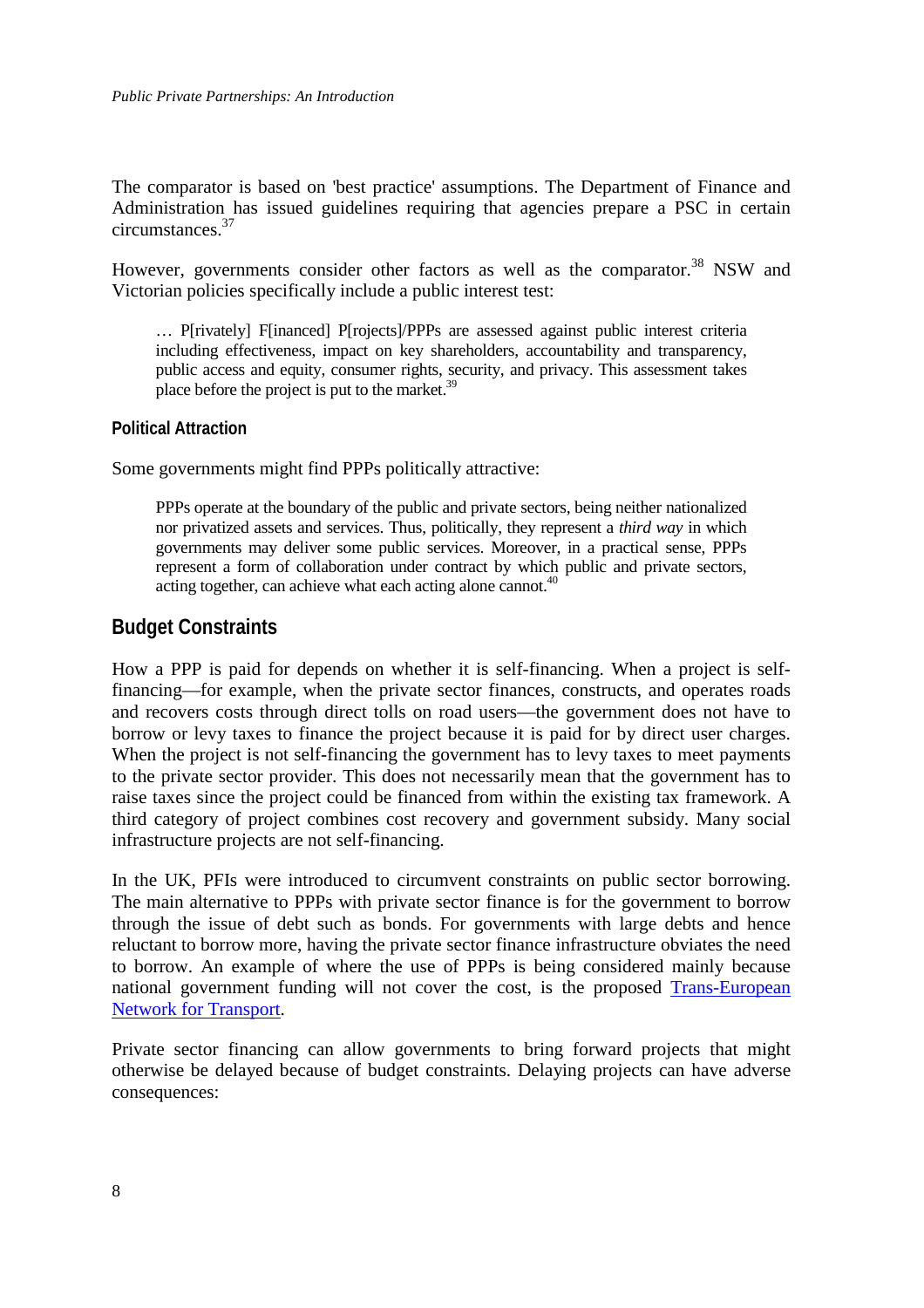<span id="page-16-0"></span>… the public sector will often find it difficult to provide dedicated funding for large projects out of annual budgets. In the past, this has resulted in lengthy delays before projects proceed and/or projects proceeding incrementally over a number of years. Delayed access to necessary infrastructure is costly to the community. Also, budget constraints can lead to sub optimal project forms. For example, government agencies may opt for lower up front cost infrastructure with much higher maintenance costs or a shorter life. $41$ 

On the other hand, given that political considerations often drive the timing of projects, bringing forward projects may not result in the optimal timing of investment in that economic benefits may not be maximised. For example, benefit-cost analyses of toll roads in Norway indicate that delaying projects would have resulted in increased net benefits.<sup>[42](#page-35-0)</sup>

The NSW and Victorian Governments deny that borrowing constraints are the reason they consider using PPPs. Rather:

… with both States having AAA balance sheets, it is these ongoing availability and performance payments (or depreciation and debt servicing), which are more important constraints on governments.<sup>[43](#page-35-0)</sup>

When a project is not self-financing, regardless of whether the public sector or the private sector under a PPP finances investment, governments have to fund payments to meet future costs:

Even though social infrastructure may be financed by the private sector, the government, through payments made during the contract's life, will ultimately fund it through payments for the services provided. These payments commitments are as real as those associated with servicing balance-sheet debt and, i[n t](#page-35-0)he context of a government's fiscal strategy, need to be considered in a similar manner.<sup>44</sup>

## **Issues in PPPs**

### **Public Versus Private Financ[e45](#page-35-0)**

The case for using private sector finance in PPPs has been put as follows:

The importance of the finance element of privately provided infrastructure lies in the incentive it can provide for the performance of the infrastructure, and the disciplines external financiers can provide on the delivery of project to time and budget. It is difficult to replicate the strength of these incentives and disciplines within a conventional funding process where all the risks of delivery reside with the government.<sup>[46](#page-35-0)</sup>

Critics have claimed that PPPs involving private sector finance should not be used because public sector finance is cheaper. The Department of Finance and Administration's policy principles for the use of private financing state: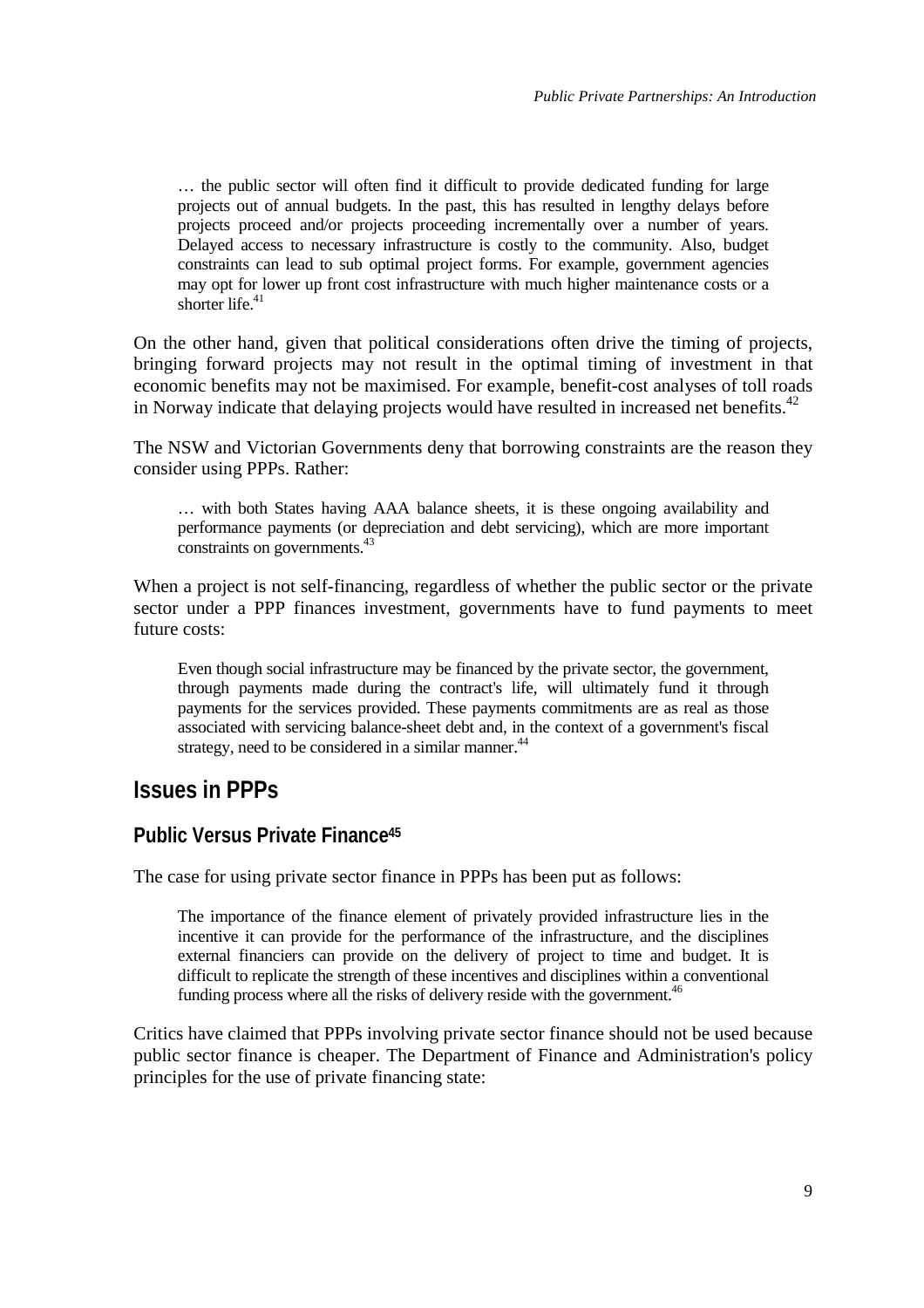<span id="page-17-0"></span>… it is generally more expensive for the private sector to raise capital through private capital markets, than for the Commonwealth to do so directly.<sup>[47](#page-35-0)</sup>

However, critics of the argument that public sector finance is cheaper claim:

It's a myth that governments have access to 'cheaper' finance to undertake projects: a government's ability to borrow more cheaply is purely a function of its capacity to levy taxes to repay borrowings. But, when it comes to raising finance for a project, it's the risk of the individual project that determines the real cost of finance. The difference between the private and public sectors is that private-sector capital markets explicitly price in the risk of the project into the sources of finances. In the public sector, taxpayers implicitly subsidise the cost of a project by bearing the risk of cost overruns, time delays or performance failures, which are not priced into the government borrowing rate.<sup>[48](#page-35-0)</sup>

It has been claimed that when risks are factored into the cost of government debt, the differential between the cost of government debt and private debt in the case of a project with a 'guaranteed' revenue stream from government is only 15 basis points.<sup>49</sup> If so, it is difficult to use the 'higher cost of funds' argument especially if the benefits of risk transfer outweigh the additional cost of private finance.

The Bureau of Transport and Communications Economics observed that:

The transfer of financial risk from lenders to taxpayers provides no obvious benefit to society. The interest rate differential [between government and private sector borrowings] is therefore no indication that public ownership reduces the cost of capital to society.<sup>50</sup>

### **Accounting for Public Private Partnerships**

From a government budget perspective, PPPs involving the government buying services move spending from the capital to the recurrent budget or, to put it another way, today's capital investment by the private sector becomes tomorrow's current spending by the government. However, an issue is how governments should account for PPP payments and, in particular, whether they should be brought into the government's balance sheet as debt. When the government issues debt, it has to repay the interest and principal to debt holders. The government records the total outstanding debt as a liability in its balance sheet. Repayments of principal are recorded as reductions in outstanding debt. Critics of PPPs claim that governments can use PPPs to understate debt by not recording in the balance sheet the total value of payments. In other words, PPP obligations are 'off the balance sheet'.

Accounting for PPPs is an issue in the UK:

In September 1998, the [UK] Accounting Standards Board (ASB) stated that the capital value of P[rivate] F[inance] I[nitiative] schemes should appear on the Government's "balance sheet". However, following negotiations between the ASB and the [UK] treasury, in June 1999 the treasury issued a new version of their note *How to account for*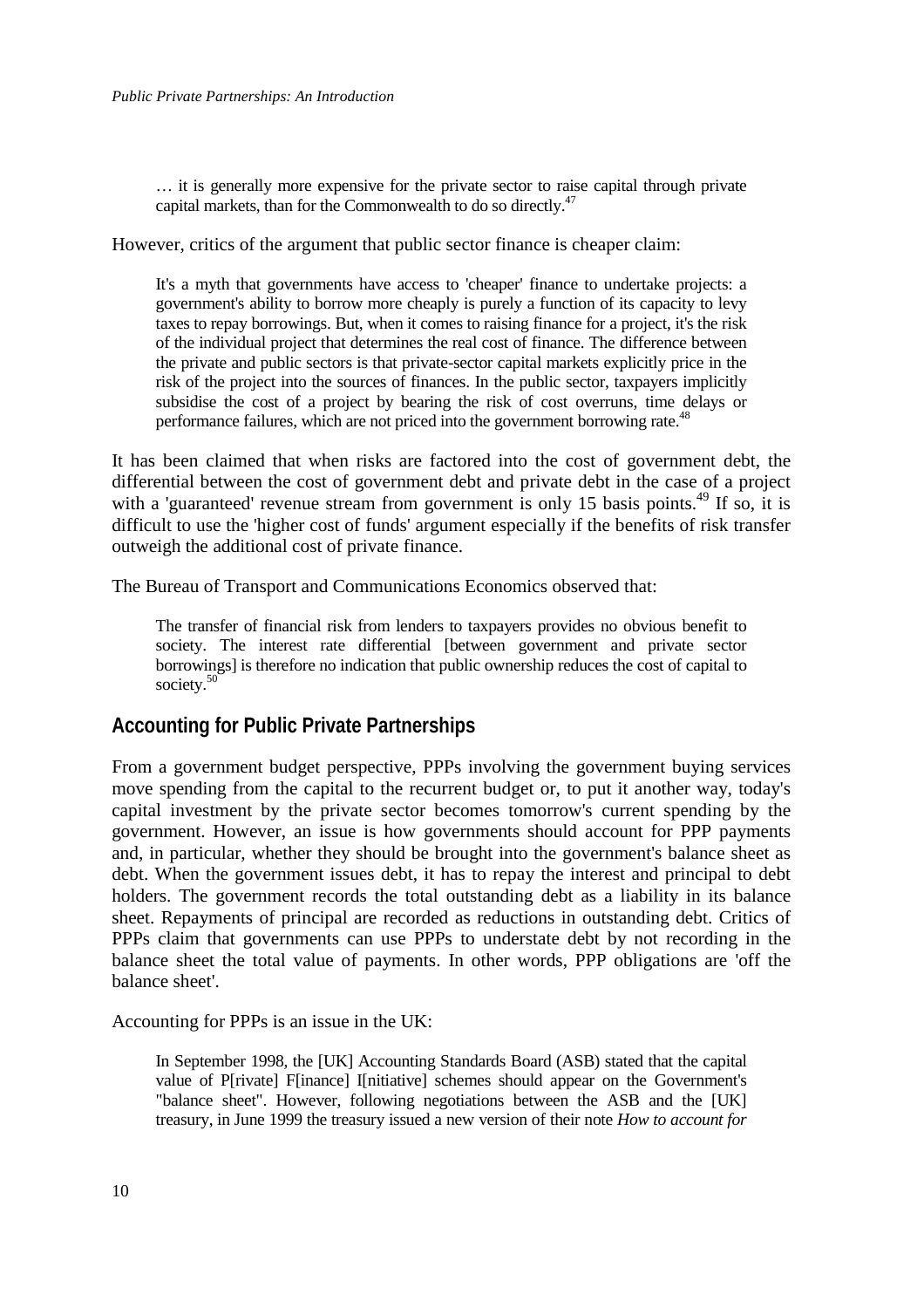*PFI transactions* which allowed most PFI transactions to be excluded from Government borrowing figures on the grounds that they were "operating leases", not "finance leases" ... The ASB has said that the revised accounting guidance is to be kept under review and updated as necessary in the light of developments in the PFI  $\dots$ <sup>[51](#page-35-0)</sup>

The Accounting Standards Board standard referred to above (FRS 5) deals with 'reporting the substance of transactions':

FRS5 addresses the problem of what is commonly referred to as 'off balance sheet financing'. One of the main aims of such arrangements is to finance a company's assets and operations in such a way that the finance is not shown as a liability in the company's balance sheet. A further effect is that the assets being financed are excluded from the accounts, with the result that both the resources of the entity and its financing are understated.

FRS 5 requires that the substance of an entity's transactions is reported in its financial statements. This requires that the commercial effect of a transaction and any resulting assets, liabilities, gains and losses are shown and that the accounts do not merely report the legal form of a transaction. For example, a company may sell (ie transfer legal title to) an asset and enter into a concurrent agreement to repurchase the asset at the sales price plus interest. The asset may remain on the premises of the 'seller' and continue to be used in its business. In such a case, the company continues to enjoy the economic benefit of the asset and to be exposed to the principal risks inherent in those benefits. FRS 5 requires that the asset continues to be reported as an asset of the seller, notwithstanding the transfer of legal title, and that a liability is recognised for the 'seller's' obligation to repay the sales price plus interest. $52$ 

In its publication [How to Account for PFI Transactions,](http://www.ogc.gov.uk/pfi/series_3/technote/tech_contents.htm) the UK Treasury draws a distinction between finance and operating leases. No Australian accounting standard deals with risk allocation issues associated with PPPs. Accounting Standard AAS17, which deals with leases, is relied on to classify PPP arrangements. But this Standard does not deal adequately with the unique nature of PPPs. The Australian Accounting Standards Board, with Heads of Treasury representation, has establish a working group to determine how these issues should be treated in government accounts.

The treatment of a lease depends on whether it is a finance or operating lease. A finance lease is one where substantially all of the leased asset effectively passes from the lessor to the lessee. For such a lease, the lessee must, at the beginning of the lease, recognise an asset and liability equal to the 'present value'<sup>53</sup> of the minimum lease payments. The leased asset must be written off over the period in which it is expected benefits will be consumed. Minimum lease payments must be apportioned between interest expense and a reduction in the lease liability. An operating lease, on the other hand, is one where substantially all the risks and benefits incidental to the ownership of the asset remain with the lessor. For such a lease, the minimum lease payments are an expense.

The NSW and Victorian Governments acknowledge the need for accounting standards: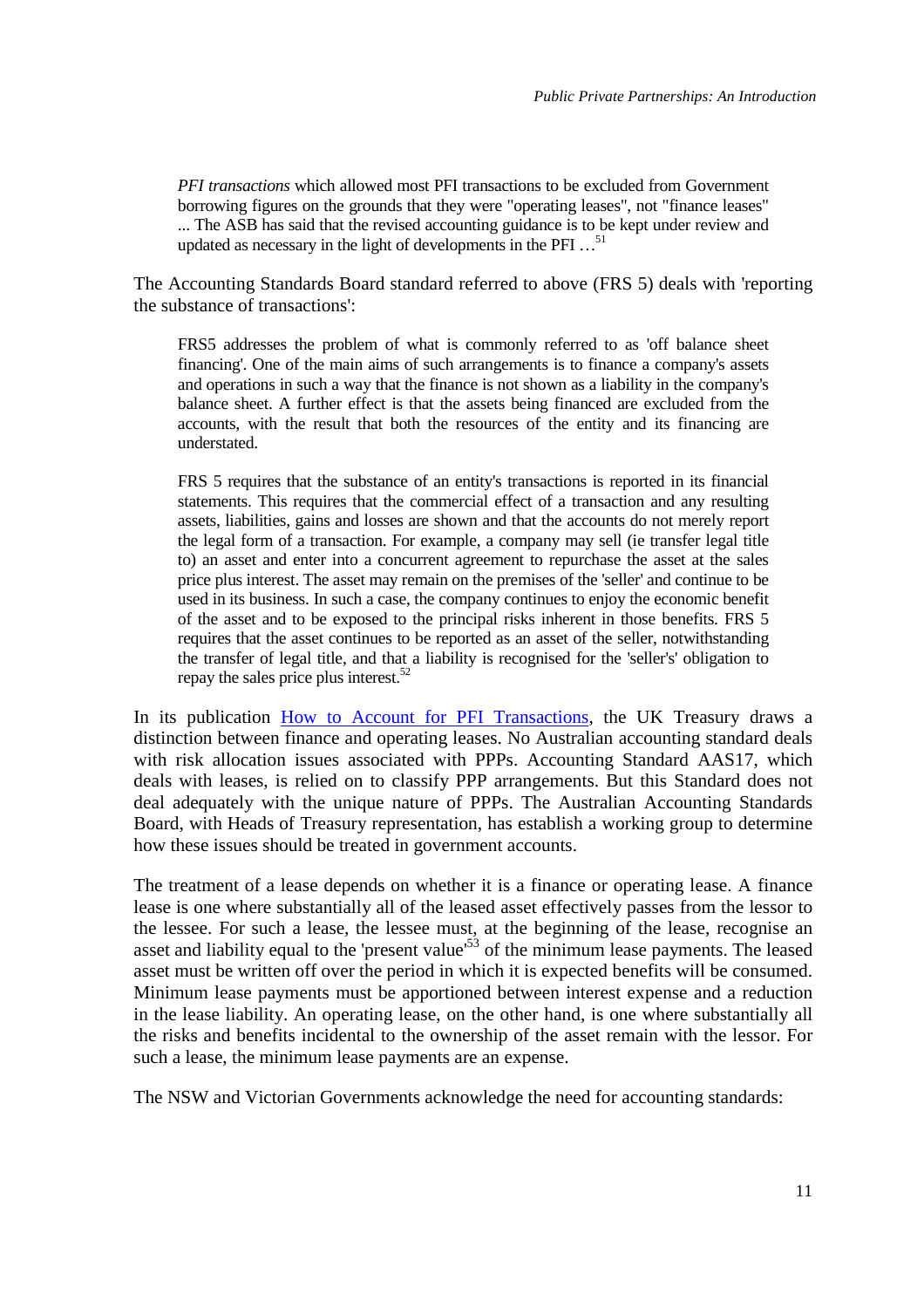<span id="page-19-0"></span>A recognised Australian Accounting Standard capable of addressing the complex risk allocations issues in a PFP/PPP transaction does not exist, and the existing standard on accounting for operating and finance leases has tended to be adopted by some parties as a default. An inter-jurisdictional group has been working actively to develop proposals for a better accounting treatment of t[hes](#page-35-0)e transactions, to ensure that they are appropriately reported within a State's accounts.<sup>54</sup>

## **Transaction Costs**

The process of defining and bidding for PPPs is costly for the private sector and the government. The Australian Council for Infrastructure Development has described these 'transaction costs' as follows:

Bidding for complex PPPs is time consuming and expensive. Unless tendering processes are well run it is possible that the benefits of using a PPP for delivering the project may be outweighed by the tendering costs. For this reason it is essential for the government to prepare good processes with a common approach across the whole-of government … Transaction costs can also be reduced by following the UK's example and developing standard risk allocations and conditions of contract<sup>[55](#page-35-0)</sup>

The often short-term focus of government budgeting decisions and delays in making decisions are particular difficulties for private firms. Standardisation of some contract  $d$  documentation, procedures and definitions<sup>56</sup> can reduce bid costs and accelerate project timetables.<sup>57</sup> But the fact that each project is different limits the scope for contract standardisation.

### **Other Issues**

The traditional contracting out of activities to the private sector means that some of the benefits of private sector involvement in the provision of public goods and services have already been obtained. PPPs potentially may offer additional value for money especially if services are bundled to incorporate design, build, and lifetime operation and maintenance of assets, and through appropriate risk transfer. And the use of comparators and other considerations helps to ensure that PPPs offer value for money.

However, PPPs are potentially fraught with difficulty. The design and implementation of PPPs are usually very complicated. The essence of the business relationship between the public and private sectors is contractual. This requires that the services to be delivered have to be specified in great detail. Assessment of whether a PPP would offer value for money is often difficult to determine. Some risks are difficult to identify let alone quantify, and it is difficult to assess to what extent the transfer of risk is deemed optimal.<sup>[58](#page-35-0)</sup>

These considerations have been summarised as follows:

In areas like infrastructure, where large-scale investment is needed, so-called public private partnerships (PPP) may be an option, where private investors design, build, own,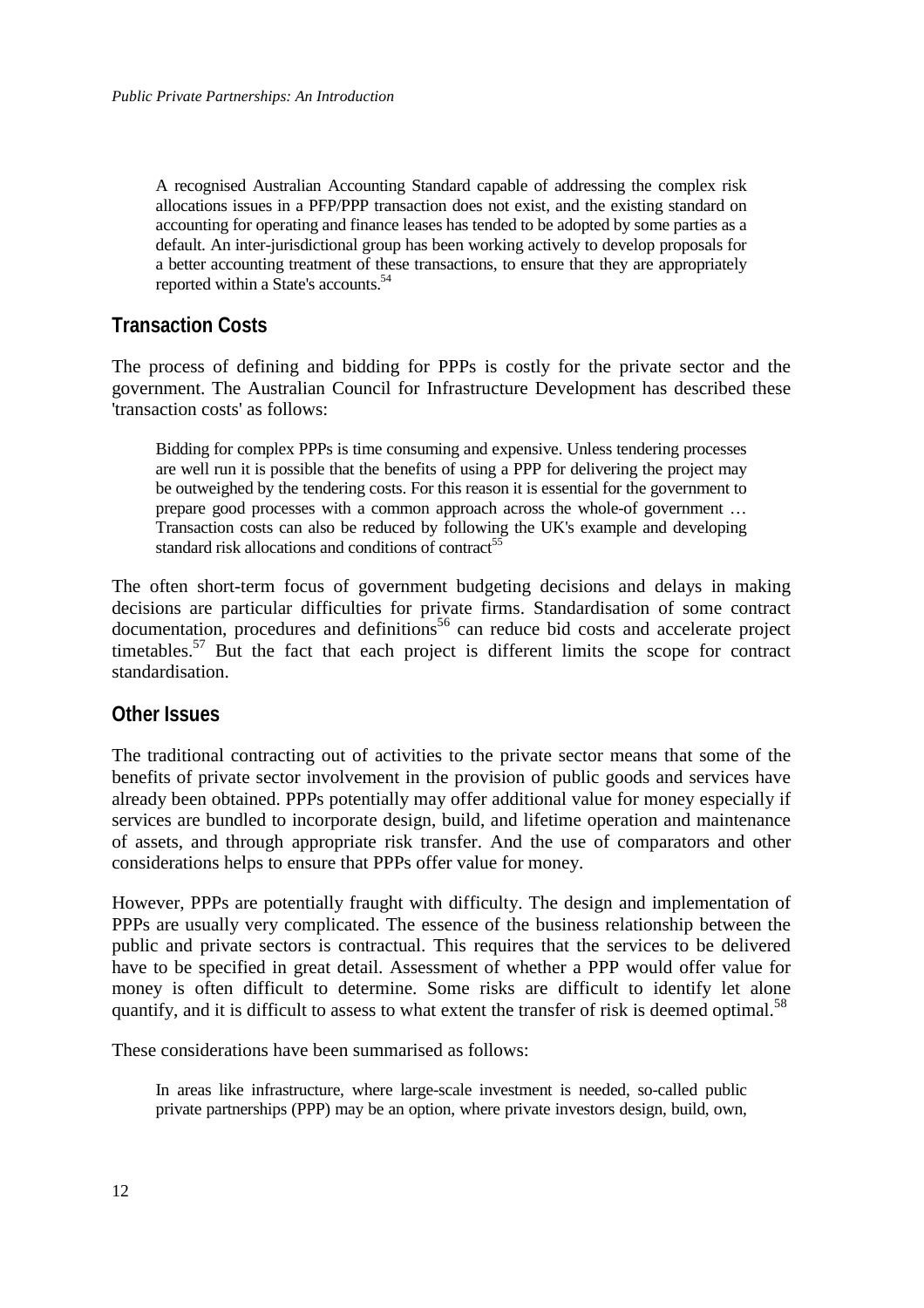maintain and operate facilities like highways under long-term contracts. By deferring payment and by making it contingent on facilities being operable through the contract period, PPP contracts transfer investment risks to the private investors, such as those arising from delays in construction projects, and ensure a life-cycle perspective on costs. Private contractors may be better equipped than government for managing construction projects, especially where there is considerable scope for reducing maintenance and operation costs through innovative design. However, PPP usually entails a higher cost of capital than if the risks were carried by the general government budget and investment were financed via public lending. Moreover, complex financial contracts, involving commitments to future payments, may reduce transparency, requiring strong institutional checks. And while PPP contracts shift investments off the government's balance sheet, the commitments to pay for future service-flows have largely the same macroeconomic effects as public debt. Most importantly, the inherent long-term character and complexity of PPP contracts may pose a number of problems. It may have adverse effects on the effectiveness of competition, as fewer firms are able to make a bid, and contracts must be able to accommodate changes in future need which are inherently difficult to foresee. As far as large-scale infrastructure is concerned, achieving co-ordination among alternative routes and means of transport is crucial and having a range of different private owners may entail complicated and costly negotiations to accommodate changes. Furthermore, insofar as the government may ultimately be held responsible for outcomes, the transfer of risks to private contractors may be partial, with the government having to step in if something goes wrong.<sup>[59](#page-35-0)</sup>

Note that this summary seems to accept the claim that government finance is cheaper than private finance.

PPPs could have adverse effects on competition. As noted, the potential for savings from PPPs could be undermined by the long time periods of contracts. Moreover:

… the specificity of assets (such as a hospital building or an IT-system) implies that the private and public partners become mutually dependent in a way that may stifle competition. When the contract expires, other potential contractors may be reluctant to undertake the effort necessary to make a bid in a renewed tender process, knowing that the incumbent will have a considerable cost advantage—other things being equal. $^{60}$  $^{60}$  $^{60}$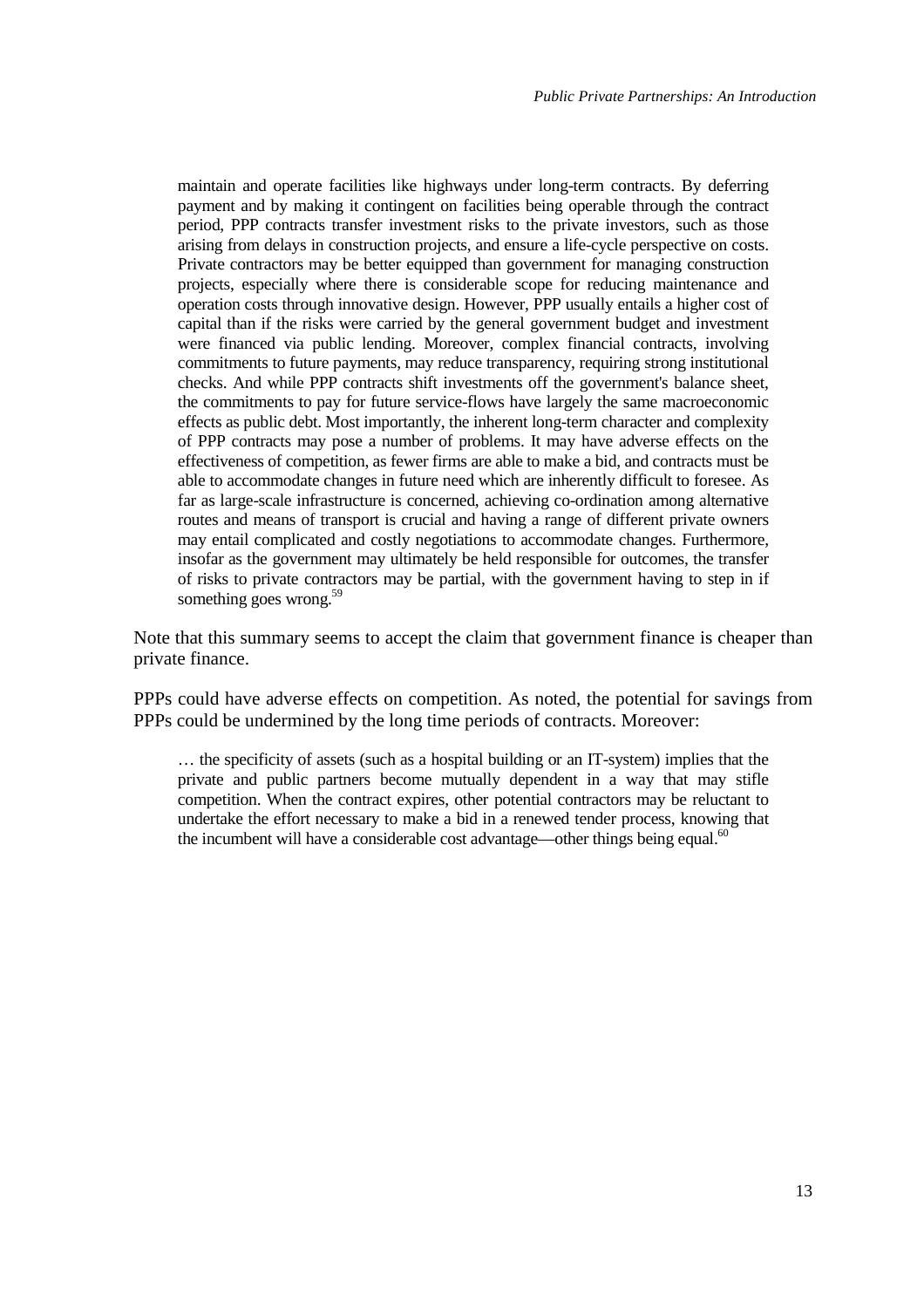#### **INGREDIENTS FOR A SUCCESSFUL PPP**

<span id="page-21-0"></span>The UK National Audit Office (NAO) in a report title[d Managing the Relationship to Secure A Successful Partnership in PFI Projects](http://www.nao.gov.uk/publications/nao_reports/01-02/0102375.pdf) found that most (81 per cent) public bodies involved in PFI projects believed that they are achieving satisfactory or better value for money from their PFI contracts. Feedback from service users was generally positive. Over 70 per cent of authorities and contractors viewed their relationship as being good or very good with only four per cent of contractors feeling their relationship with authorities was poor.

The NAO report identified the following necessary ingredients for a successful PPP:

- As PFI projects are long-term arrangements, a successful outcome is best achieved by authorities and contractors balancing both contractual and relationship issues to approach projects in a spirit of partnership. Authorities and contractors should seek to understand each others' businesses and should have a common vision of how they will work together to achieve a mutually successful outcome to the project. Authorities should regularly reassess their relationships with contractors and the value for money their projects are delivering, to identify ways in which relationships can be improved.
- The long-term nature of PFI projects means that some contractual changes are likely to be necessary during the life of the project. The report found that although most PFI projects are still at an early stage, around half of the contracts surveyed had been changed since they were entered into. Changes related to the specification, new services, additional building work or design changes and performance measurement arrangements. Appropriate procedures for dealing with change should be built into the contract. This includes procedures to ensure that value for money is maintained when contract changes occur.
- Having staff with the right skills is critical to good contract management, yet there is considerable variation in the extent of training provided in contract management skills, with some authorities providing little or none. Attention needs to be given early in the procurement process to staffing, training and contract management issues, and how the relationship between authority and contractor will be developed.

The Channel Tunnel Rail Link (Link) is the largest (by value) PFI undertaken in the United Kingdom. However, the project almost collapsed partly because of overly optimistic forecasts for the company responsible for operating the UK section of the train service. As a result, the project was refinanced and risks redistributed among the various parties. The NAO examined the reasons for the near collapse of the arrangements in a report titled the [Channel Tunnel Rail Link.](http://www.nao.gov.uk/publications/nao_reports/00-01/0001302.pdf) The NAO concluded that the lessons learned from this experience are relevant to other PPPs. These lessons include:

- make sure that bidders for a PFI deal are not encouraged to be over-optimistic
- if a deal goes wrong, private sector partners should bear their share of the risk
- substantial risks arise if public sector assets are transferred in advance
- the proportion of equity capital in a PFI project should reflect the risks involved
- the Department [of the Environment, Transport and the Regions] should monitor the expected benefits from the Link
- government guarantees of project debts are unlikely to be costless, and
- if a project requires public funding, give careful consideration to the most cost-effective route.

## **Government Policy Towards Public Private Partnerships**

To date, the Commonwealth has not entered into a privately financed project. But a number of agencies have been preparing for the possible use of private financing. In December 1998, the Department of Defence undertook:

… a review of options for the greater use of private financing of its procurement requirements ... The Defence Executive decided that Private Financing be considered for proposals requiring investment of Defence resources ...<sup>[61](#page-35-0)</sup>

On 20 May 2002, the Department issued a Private Financing Manual. This is a guide to the use of private finance in major capital equipment and infrastructure projects. The Department rejected using private finance for the patrol boats contract.<sup>[62](#page-35-0)</sup>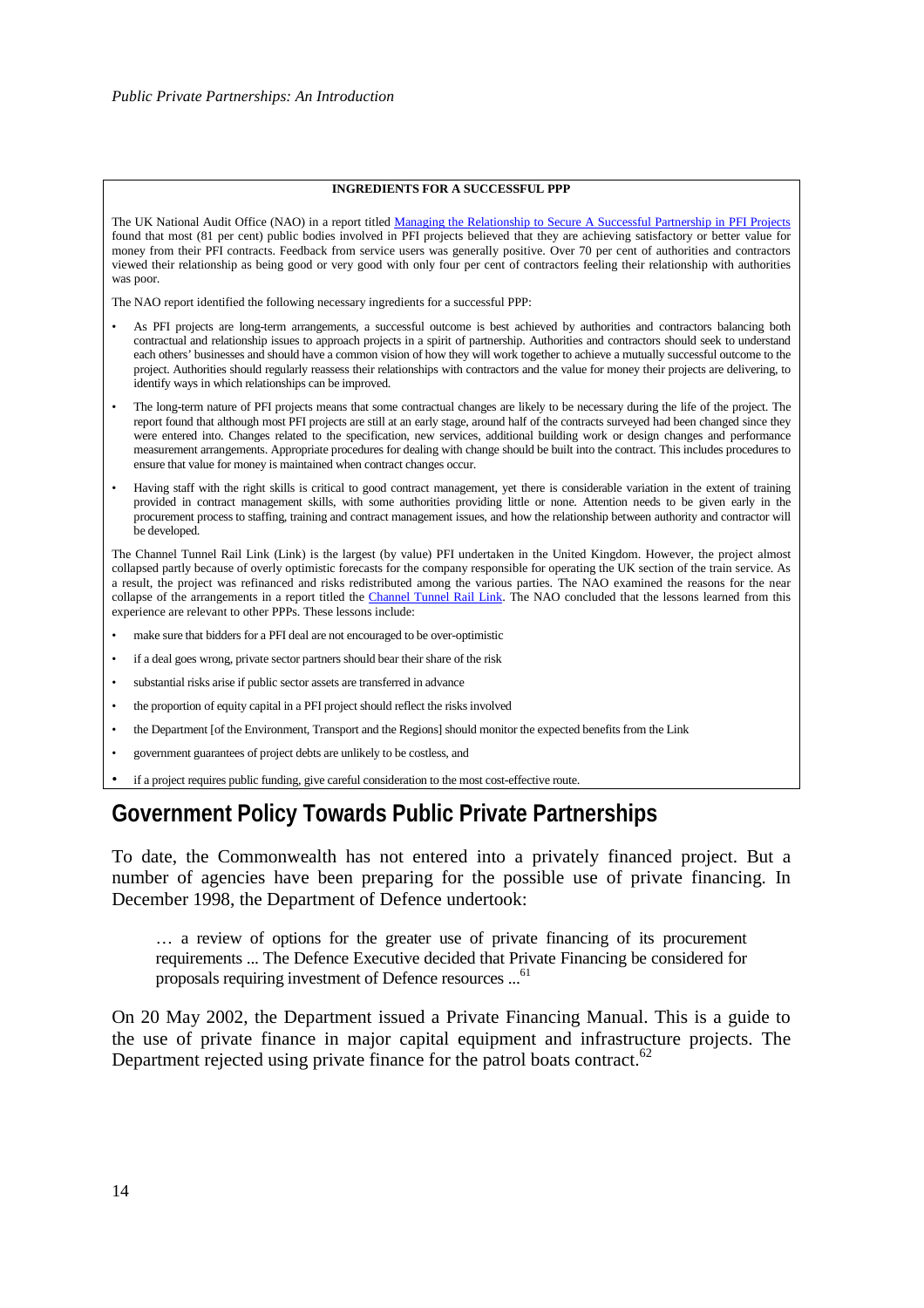The Private Financing Unit has been established in the Department of Finance and Administration:

… [to] work collaboratively with Commonwealth agencies and their advisers to assist with assessing the relative merits and viability of private financing proposals.<sup>[63](#page-35-0)</sup>

The Unit has released an issues paper titled [Taxation and Private Financing Initiatives](http://www.finance.gov.au/budgetgroup/docs/Taxation_and_private_financing_initiatives-Final.pdf) for comment. The paper deals, among other things, with the definition and measurement of tax advantage, and relevant provisions of the *Income Tax Assessment Act 1936*. In October 2001, the former Minister for Finance and Administration, the Hon. John Fahey, issued a paper titled [Commonwealth Policy Principles For The Use Of Private Financing.](http://www.finance.gov.au/budgetgroup/docs/Commonwealth_PF_Principles_October_2001.pdf) This paper:

… establishes policy principles and processes for the use of private financing by Commonwealth departments and agencies subject to the *Financial Management and Accountability Act 1997* ('agencies').

The Department of Transport and Regional Services has been investigating the use of PPPs to develop roads.<sup>64</sup> The Government's **AusLink** proposal may entail the use of PPPs (see the quote below). The proposed Western Sydney Orbital Road to which the Commonwealth is contributing funds may be the first stretch of the National Highway to be largely privately-funded. However, the NSW government will be primarily responsible for developing the PPP for the Orbital Road.

As to the Government's position of the use of private finance, following Cabinet's rejection of private financing of the patrol boats contract,<sup>65</sup> the Minister for Finance and Administration, the Hon. N. Minchin, is reported as saying that the Commonwealth Government sees few opportunities to use PPPs.<sup>66</sup> The Minister for Revenue and Assistant Treasurer, Senator the Hon. Helen Coonan, has since stated:

The Minister for Finance and Administration recently indicated that there currently appear to be limited opportunities for the use of private financing at the Commonwealth level. However in saying that, it is important to emphasise that individual proposals will continue to be evaluated on the basis of their ability to offer value for money to the Commonwealth. As my colleague, the Minister for Industry, Tourism and Resources outlined yesterday, in May 2002, the Minister for Transport and Regional Services indicated that the Government will be developing a new transport infrastructure plan - Auslink. This is a plan to reform Australia's land transport arrangements. The Government will be releasing a discussion paper - a Green paper - in relation to AusLink later this year. It will establish the basis for developing a formal statement of Government policy in May 2003. Under the proposed AusLink plan the Minister emphasised that proposals for PPP arrangements would be given equal treatment [with](#page-35-0) other project bids to advance the plan's strategic land transport infrastructure priorities.<sup>67</sup>

To date, State governments have been the main users of PPPs in Australia. This is likely to remain the case since the States bear primary responsibility for providing economic and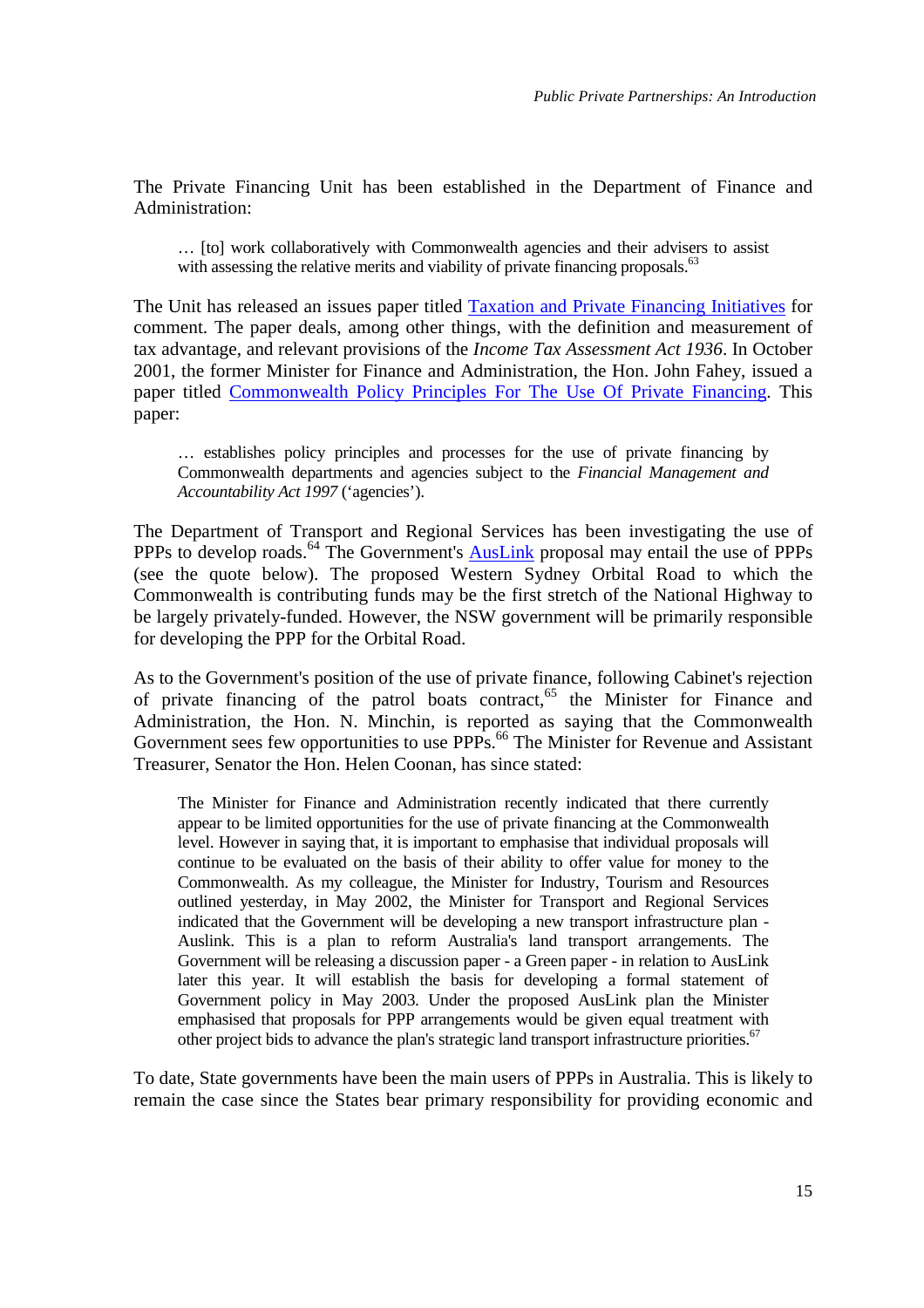<span id="page-23-0"></span>social infrastructure, and several States have issued [guidelines for the use of PPPs.](http://www.finance.gov.au/budgetgroup/commonwealth%5Fbudget%5F%2D%5Foverview/private%5Ffinancing%5Flinks.html#aust_state_gov_info) A risk is that each State will 'go its own way'. However, steps are being taken to try to ensure consistency in approach across the States and Commonwealth:

In a small country like Australia, the existence of separate state-based P[rivately]F[inanced]P[rojects]/PPP markets is unsustainable, and can only contribute to the (often significant) transaction costs associated with getting projects up and running. Accordingly, all states, the territories and the Commonwealth have been working through the Heads of Treasuries forum to promote consistent approaches.<sup>68</sup>

## **Conclusions**

The development of PPPs is an on-going process. Shortcomings of early PPPs have been recognised and the lessons learned incorporated into subsequent projects. For example, it has been recognised that:

Early in both States' [NSW and Victoria] experience the temptation was for maximum transfer of risk, and inevitably risks were sometimes transferred that ultimately came back to Government.<sup>[69](#page-35-0)</sup>

It is also recognised that the 'one size fits all' approach doesn't work. For example, whereas BOOT schemes have been the preferred form of PPP for urban roads, design, construct and maintain arrangements might be better suited to rural roads.

Despite the difficulties that PPPs have encountered, it seems likely that more and more countries will use them and for increasingly varied purposes. One person involved in PPPs has predicted 'explosive growth' in PPP programs internationally over the next few years and expects the following developments:

More diversity in PPP models – Design Build Finance Operate contracts will always be important, but so too is the need for flexibility and closer alignment of the private sector with public sector objectives.

Structural changes in the private sector – Consortia will give way to genuine operator companies, a trend already being seen in the UK. Corporate finance will become as important as project finance in supporting PPP investment.

Structural changes in the public sector - Aside from the need for changes to initially facilitate PPP programmes, new structures will develop.

More focus on the workforce involved in PPPs – Internationally, there is growing concern about the impact on public sector employees transferring to the private sector where much greater 'efficiencies' are being promised.

Increasing internationalisation – Many of the players in PPPs are still domestically focussed, but will follow international opportunities where they have competitive advantage from past experience.<sup>[70](#page-35-0)</sup>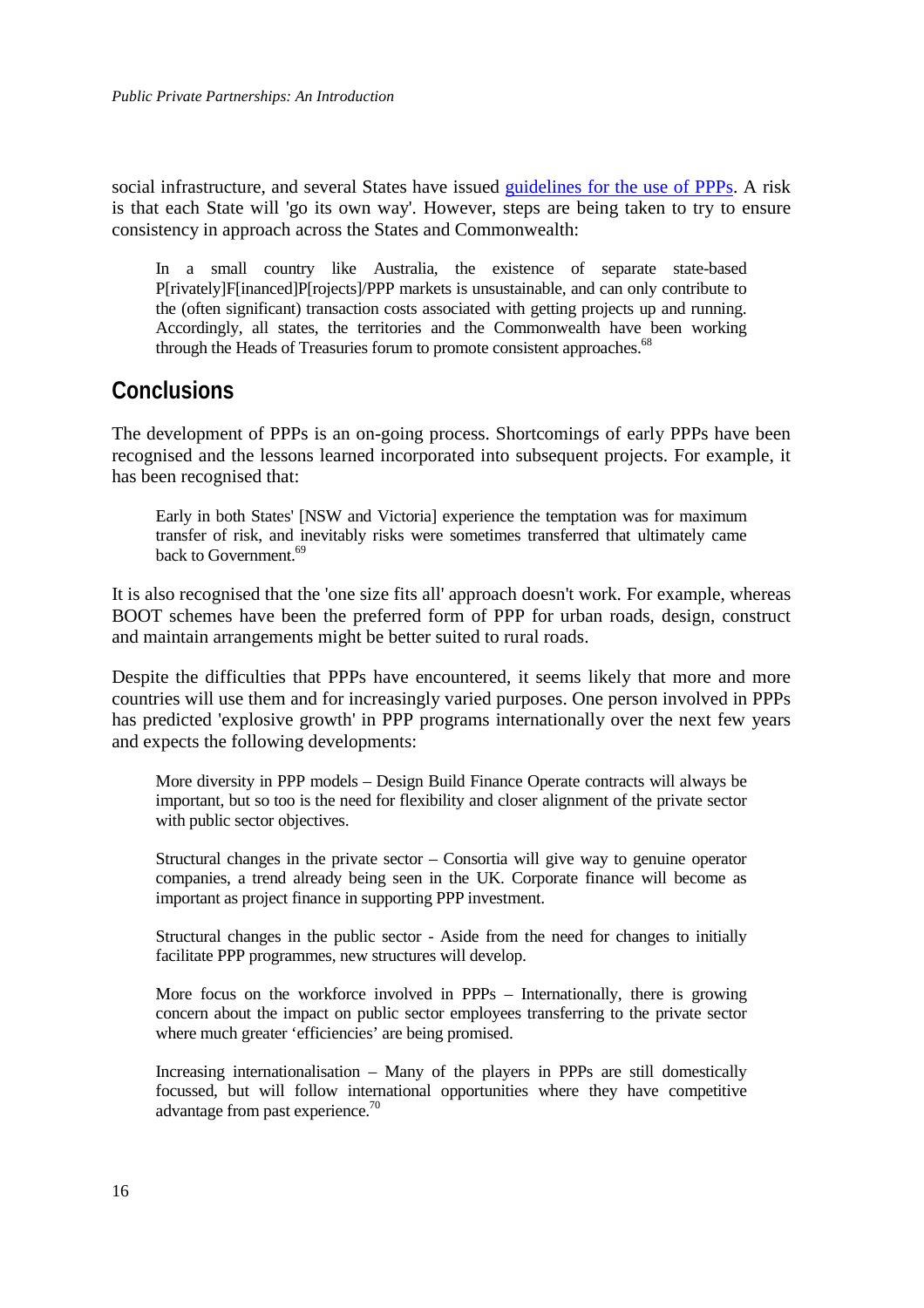## <span id="page-24-0"></span>**Appendix One: Forms of Public-Private Involvement in Infrastructure**

### *Traditional Design and Construction (TDC)*

The Government, as principal, prepares a brief setting out project requirements before inviting tenders for the design and construction of the project. Private sector contractors undertake to design the project in accordance with the brief, and construct it for an agreed sum, which may be fixed or subject to escalation.

### *Operation and Maintenance Contract (O&M)*

These projects involve the private sector operating a publicly-owned facility under contract with the Government.

### *Lease - Develop - Operate (LDO)*

This type of project involves a private developer being given a long-term lease to operate and expand an existing facility. The private developer agrees to invest in facility improvements and can recover the investment plus a reasonable return over the term of the lease.

### *Build - Own - Maintain (BOM)*

This type of arrangement involves the private sector developer building, owning and maintaining a facility. The Government leases the facility and operates it using public sector staff.

### *Build - Own - Operate - Transfer (BOOT)*

Projects of the Build-Own-Operate-Transfer (BOOT) type involve a private developer financing, building, owning and operating a facility for a specified period. At the expiration of the specified period, the facility is returned to the Government.

### *Build - Own - Operate (BOO)*

The Build-Own-Operate (BOO) project operates similarly to a BOOT project, except that the private sector owns the facility in perpetuity. The developer may be subject to regulatory constraints on operations and, in some cases, pricing. The long term right to operate the facility provides the developer with significant financial incentive for the capital investment in the facility.

Source: Tasmanian Department of Treasury and Finance, [Guiding Principles for Private](http://db.purchasing.tas.gov.au/domino/buying.nsf/all-v/principles-private) [Sector Participation in Public Infrastructure Provision](http://db.purchasing.tas.gov.au/domino/buying.nsf/all-v/principles-private)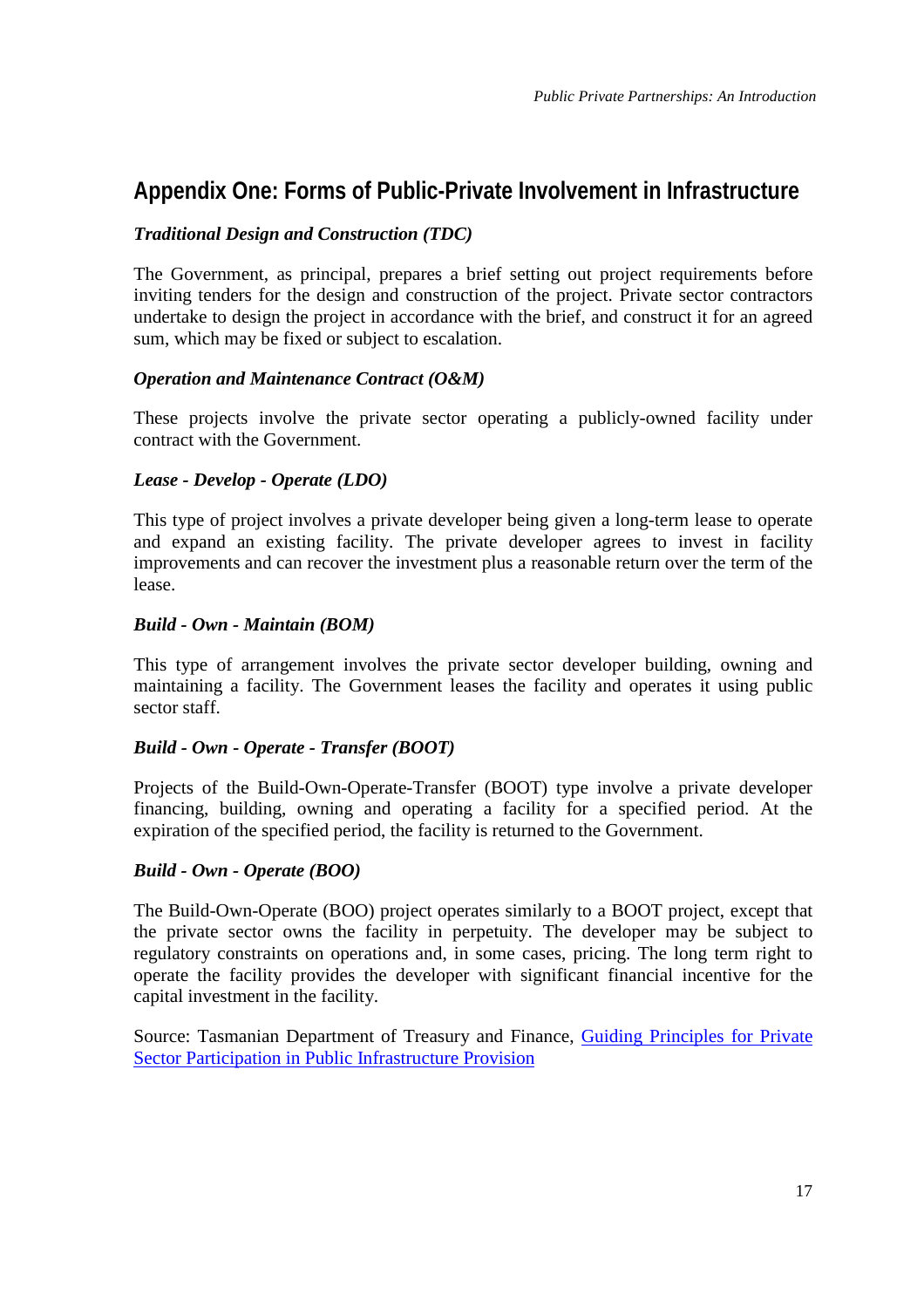## <span id="page-25-0"></span>**Appendix Two: Effects of Section 51AD and Division 16D of the** *Income Tax Assessment Act 1936* **on Public Private Partnerships**

### **Introduction**

The so-called leasing sections—51AD and Division 16D—of the *Income Tax Assessment Act 1936* (ITAA 1936) apply to many PPPs. In certain circumstances, these sections deny to the owner of an asset (the private sector) certain tax deductions related to the asset. The effect is to reduce the potential value of income from a project. In 1999, the Ralph Review of Business Taxation recommended that section 51AD be abolished and that Division 16D be replaced. Treasury is reviewing these sections and plans to introduce legislation in the autumn 2003 sittings of Parliament. Consultation with the States and industry indicates support for proposed amendments. The following examines the issues surrounding the leasing sections.

## **What Exactly Do These Two Provisions of the ITAA 1936 Do?**

**[Section 51AD—](http://law.ato.gov.au/atolaw/view.htm?basic=+51AD&&docid=PAC/19360027/51AD#HIT1)Deductions Not Allowable in Respect of Property Used Under Certain Leveraged Transactions**

To claim deductions relating to the ownership of property (e.g., for depreciation or repairs) it is normally necessary for the taxpayer to show that the property was used for the purpose of producing assessable income or in carrying on a business for that purpose. Such deductions are therefore normally not available to tax-exempt bodies such as public authorities or non-resident bodies operating exclusively overseas because, in neither case, is the body producing assessable income.

Section 51AD is an anti-avoidance provision and applies to property acquired by a taxpayer under a contract entered into after 1 pm on 24 June 1982, or constructed by a taxpayer where construction commenced after that time. Where the conditions specified in section 51AD apply, subsection 51AD(10) operates to treat the owner of the property as not having used it for the purpose of producing assessable income or in carrying on a business for that purpose. The effect is that the owner is denied deductions attributable to the ownership of the property, including depreciation, repairs and interest on borrowings.

By the operation of subsection 51AD(8), section 51AD will not apply unless the cost of the acquisition or construction of the property by the taxpayer is wholly or predominantly financed by non-recourse debt, that is, where the rights of the creditor in the event of default by the taxpayer, are predominantly limited to rights against the property itself, or against the income, goods or services generated by the property, or to rights in respect of a security over the property. A debt is also a non-recourse debt if the creditor would not have access to all the unsecured assets of the taxpayer in a recovery action.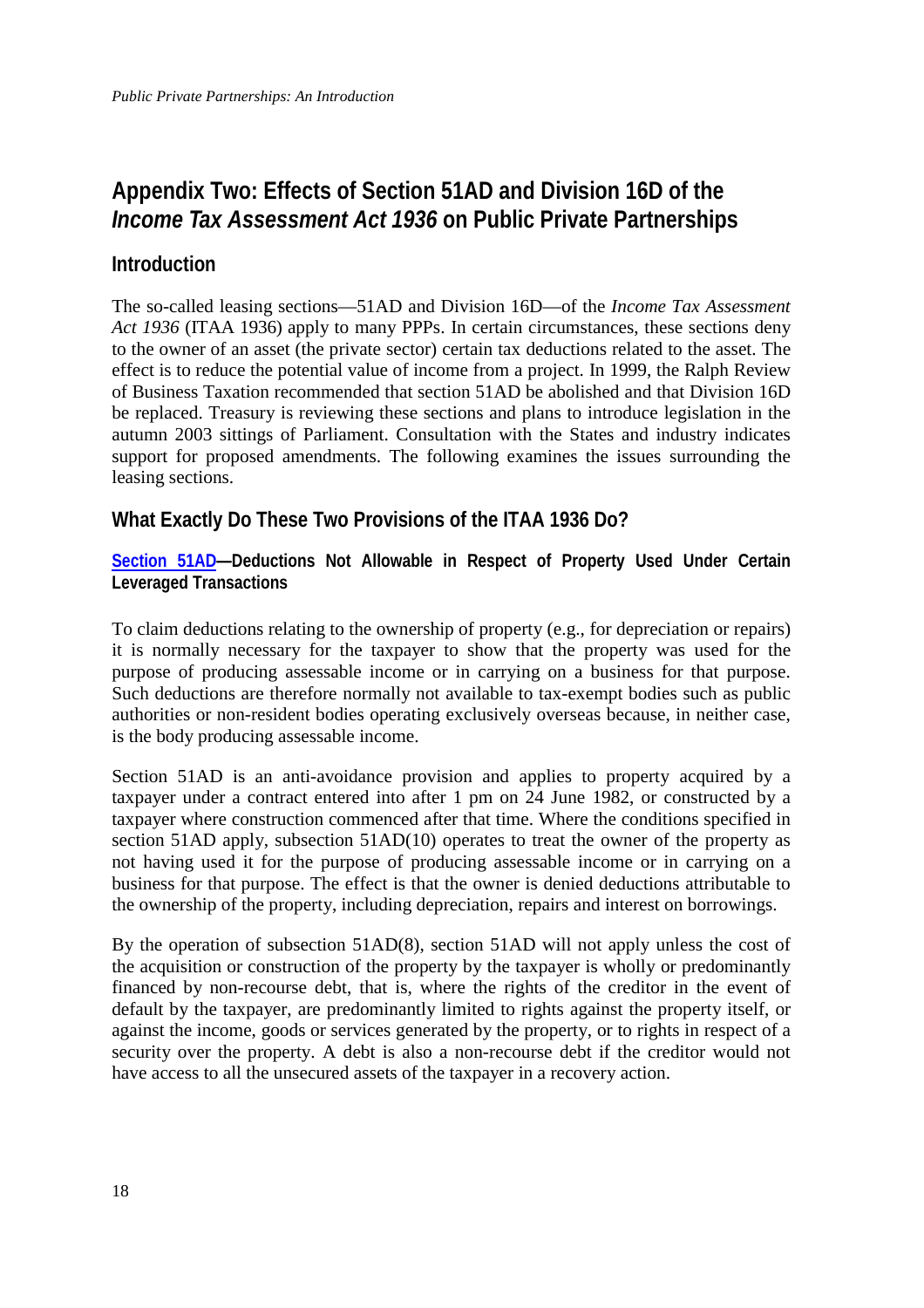Where the conditions relating to time of acquisition and non-recourse debt are satisfied, section 51AD applies to property in either of two broad sets of circumstances. The first is where the property is leased and:

- the lessee (or sub-lessee) is not a resident of Australia and the property is, or is to be, used wholly or principally outside Australia
- the property is, or is to be, used otherwise than solely for producing assessable income, or
- the property was owned and used, or held for use, by the lessee or sub-lessee before the taxpayer acquired it.

The second circumstance in which section 51AD can apply concerns property that is owned by a taxpayer but the use of which in the production, supply, carriage, transmission or delivery of goods or the provision of services is effectively controlled by another person. Section 51AD will apply if that other person (called the 'end-user'):

- is not a resident of Australia and the property is, or is to be, used wholly or principally outside Australia
- uses the goods or services produced by means of the property otherwise than solely for the purpose of producing assessable income
- derives no income, or derives income that is wholly or partially exempt, in providing those goods or services, or
- owned and used the property, or held it for use, before the taxpayer acquired it.

[Taxation Ruling TR 96/22](http://law.ato.gov.au/atolaw/view.htm?basic=+IT%202602&&docid=TXR/TR9622/NAT/ATO/00001) discusses the application and interpretation of section 51AD. It provides a general overview of the provision. In particular, it deals with the following matters:

- tax-exempt end users
- the nature of non-recourse finance
- the meaning of 'predominant'
- how non-recourse finance is affected by assurances, guarantees, put or call options and the release of securities
- the Commissioner's discretion to treat a debt as if it were not non-recourse debt, and considerations affecting its exercise
- the meaning of 'use'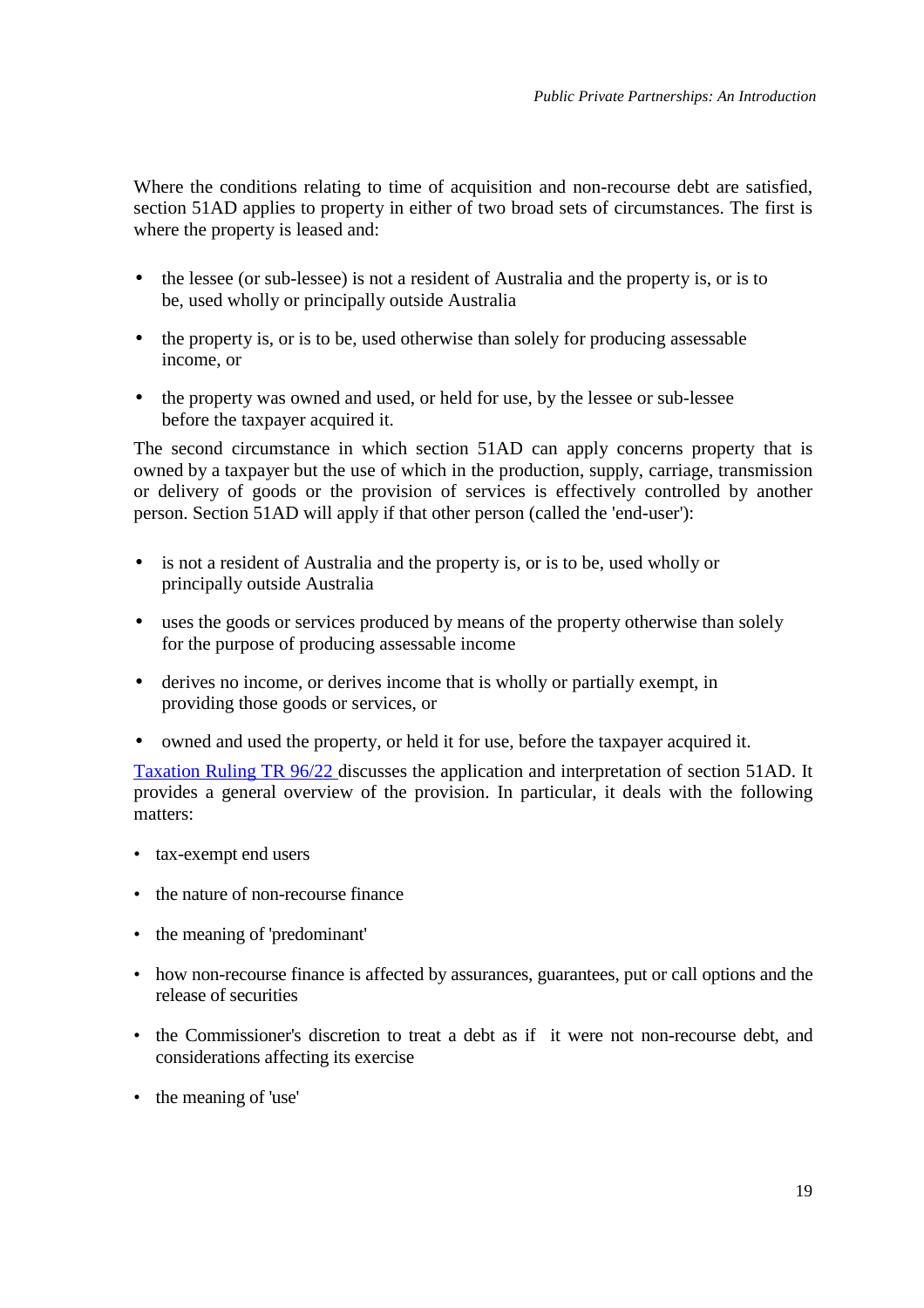- the meaning of 'control of use', and
- the consequences of section 51AD applying to property in relation to a taxpayer.

### What is a Leveraged Lease Transaction?

A leveraged lease transaction is generally one in which a partnership of companies or other taxpayers acquires plant, which it leases for a term of years to a lessee and where, by reason of the 'leverage' obtained from the borrowing of a substantial non-recourse loan (or a similar arrangement), the members of the partnership are not effectively at risk for any more than a relatively small part of the funds used to acquire the plant. The lenders' security for the substantial amounts lent to acquire the plant is limited to the subject plant or to the rentals payable by the lessee.

[Taxation Ruling IT 2051](http://law.ato.gov.au/atolaw/view.htm?basic=+IT%202051&&docid=ITR/IT2051/NAT/ATO/00001) sets out the basic views of the Australian Taxation Office on the minimum standards with which leveraged lease transactions must comply if they are to be accepted under the income tax law.

#### What is a Non-Recourse Debt?

Broadly, a non-recourse debt is one where the lender's rights against the borrower in the case of default in repayment are effectively limited to rights against the property, or against income generated or goods produced by the property. Generally, this test is satisfied either by a contractual limitation of the rights of the creditor against the assets of the borrower or by the fact that the borrower has insufficient assets, to satisfy the claims of the creditors in the event of a default. In other words the lender would not have the usual rights of access to the general assets of the taxpayer in any action for recovery of the debt. [Taxation Ruling TR 96/22 d](http://law.ato.gov.au/atolaw/view.htm?basic=+IT%202602&&docid=TXR/TR9622/NAT/ATO/00001)iscusses the nature of non-recourse finance.

#### **[Division 16D—](http://law.ato.gov.au/atolaw/browse.htm?toc=06:PLR:Taxation:INCOME%20TAX%20ASSESSMENT%20ACT%201936:PART%20III%20-%20LIABILITY%20TO%20TAXATION:Division%2016D%20-%20Certain%20arrangements%20relating%20to%20the%20use%20of%20property)Certain Arrangements Relating to the Use of Property**

Division 16D of Part III of the ITAA 1936 treats certain non-leveraged finance leases and similar arrangements as if they were loan arrangements. Arrangements to which the Division applies are, broadly, those under which all, or substantially all, the risks and benefits associated with the ownership of the property that is the subject of the arrangement are transferred by the owner to the lessee or user. In general, where an arrangement covered by Division 16D exists, relevant deductions will be denied if the use of the property, or the effective control of its use, is in the hands of either:

• a government or tax-exempt government authority and the arrangement was entered into after 5 pm on 15 May 1984, or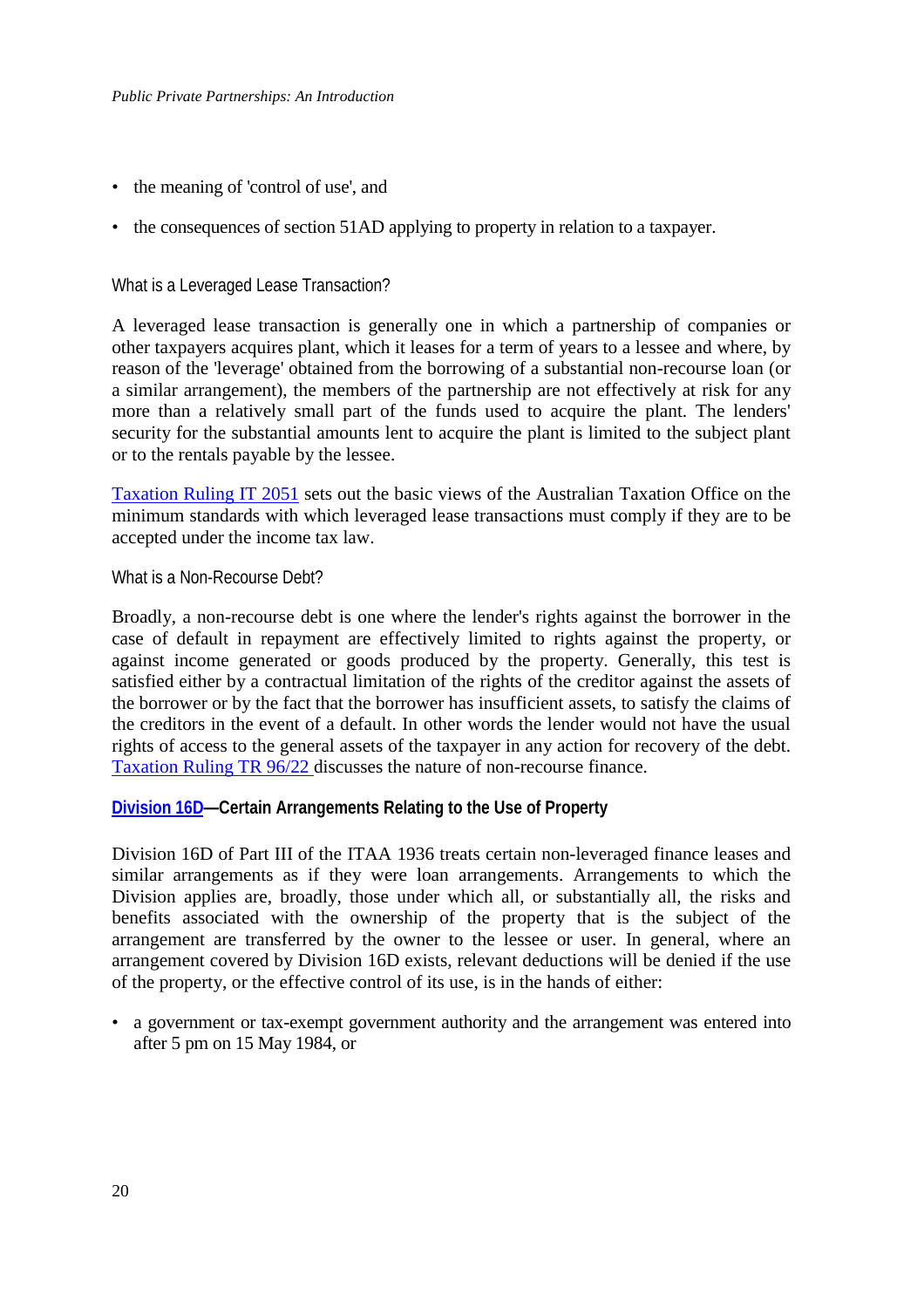• a person who uses the property outside Australia for the purpose of producing income which is exempt from tax in Australia and the arrangement was entered into after 5 pm on 16 December 1984.

## **Why are Sections 51AD and Division 16D Considered to be Impediments to PPPs?**

PPPs are basically partnerships between public authorities and private sector companies. As sections 51AD and Division 16D disallow certain deductions for tax purposes because of the involvement of tax-exempt public authorities in the partnerships, these sections make it less attractive for the use of assets owned by public authorities in partnership with private sector companies. These provisions adversely impact on infrastructure development where assets owned by public authorities are involved.

### **End-users in Partnerships**

According to the explanatory memorandum to the *Income Tax Amendment Bill (No. 5) 1983*, subsection 13 allows proportionate deductions in cases where the end-user is a partnership 'and some but not all of the partners are tax-exempt organisations or the partners are not deriving wholly assessable income from the partnership's use of the property'. The application of the subsection raises difficulties, especially in relation to subparagraph  $(4)(a)(ii)$ , and it is not clear that the explanation is completely correct. It may be possible to rely on subsection (11) to obtain a partial deduction where a partnership of lessees uses property only partly for the purpose of producing assessable income.

In deciding, for the purposes of subsection (13), the extent to which a taxpayer is to be regarded as having used the property for business purposes, the Commissioner has regard to the respective interests of the 'taxable' partners in the net partnership income or loss and the extent to which any of the other partners have used the property in deriving assessable income: subsection (14).

None of the foregoing applies, however, where there are two or more lessees of property caught by subparagraph  $(4)(a)(ii)$  and one is a company whose income is ordinarily exempt from tax, if that company effectively controls the property and uses it in the company's tax-exempt activities. In these circumstances, the property is treated as not being used by the owner for the purpose of producing assessable income and no deductions at all are allowable: subsection (15).

The Ralph Review in its report [A New Tax System Redesigned a](http://www.rbt.treasury.gov.au/publications/paper4/index.htm)t page 392, referred to below, in recommending the repeal of section 51AD emphasised the adverse impact on infrastructure providers as the main reason for this recommendation. It stated:

Section 51AD has a severe impact where it applies because all deductions are denied to the taxpayer but the associated income is still assessable. It has been continually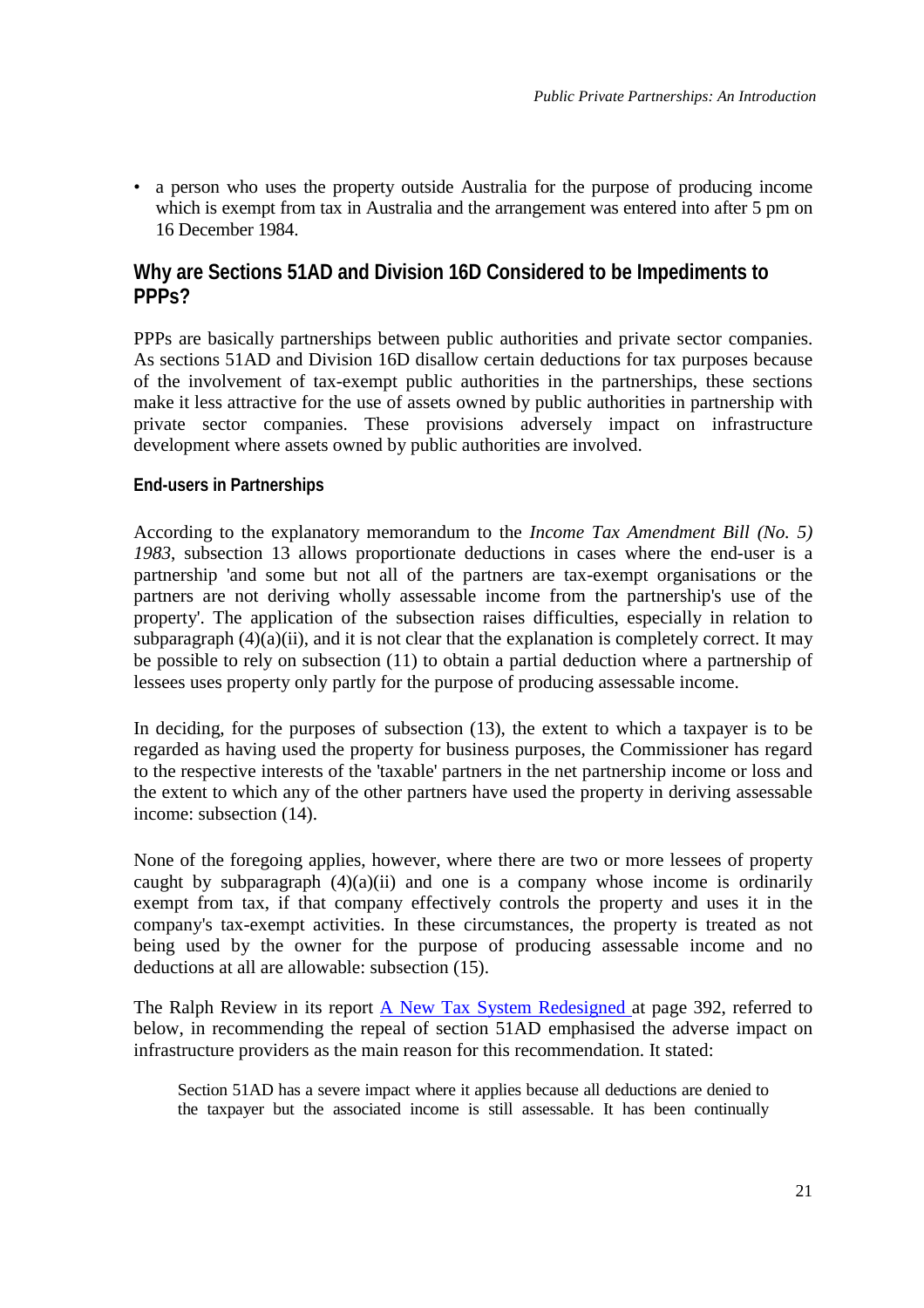criticised by State Governments and infrastructure providers for its severe impact where it applies and the uncertainty it creates. Section 51AD has become even more problematical in recent years because of increased levels of privatisation and outsourcing of government services which were not contemplated when it was first conceived.

The basis for this view was set out in Discussion Paper 2 Volume 1 titled [A Platform For](http://www.rbt.treasury.gov.au/) [Consultation](http://www.rbt.treasury.gov.au/) issued by the Review of Business Taxation in February 1999. Chapters 8, 9 and 10 dealt with taxation of leases and rights. Paragraphs 8.29 to 8.37, which summarise the impact of sections 51AD and Division 16D on tax exempt leasing, are set out below.

### **Tax exempt leasing**

- 8.29 The ability of tax exempt entities to engage in leasing and similar arrangements is restricted by section 51AD and Division 16D, which operate to deny tax benefits to those who provide property to tax exempt entities, such as public utilities.
- 8.30 These provisions were introduced to prevent tax exempt entities from accessing tax preferences by entering into contracts with taxable entities for the use of assets.
- 8.31 Section 51AD applies to property predominantly financed by non-recourse debt which is leased to, or 'effectively controlled' by, an end user which:

is a tax exempt entity;

is a non-resident and uses the property outside Australia; or

previously owned the asset (for example, sale and lease back).

- 8.32 In applying section 51AD, non-recourse debt is broadly defined as debt where the creditor's rights against the debtor in the event of default are legally or effectively limited to the financed property.
- 8.33 Section 51AD is severe in its application, because it disallows completely deductions relating to the property, while all the income remains taxable. It applies to arrangements which have features of both operating and finance leases.
- 8.34 While always criticised for its severe impact, section 51AD has become more problematic because of privatisation and outsourcing of government functions that were not contemplated when it was first conceived.
- 8.35 Division 16D applies in respect of a 'qualifying arrangement' where section 51AD does not apply and where there is 'use or effective control' by an end user who is:

a tax exempt public body; or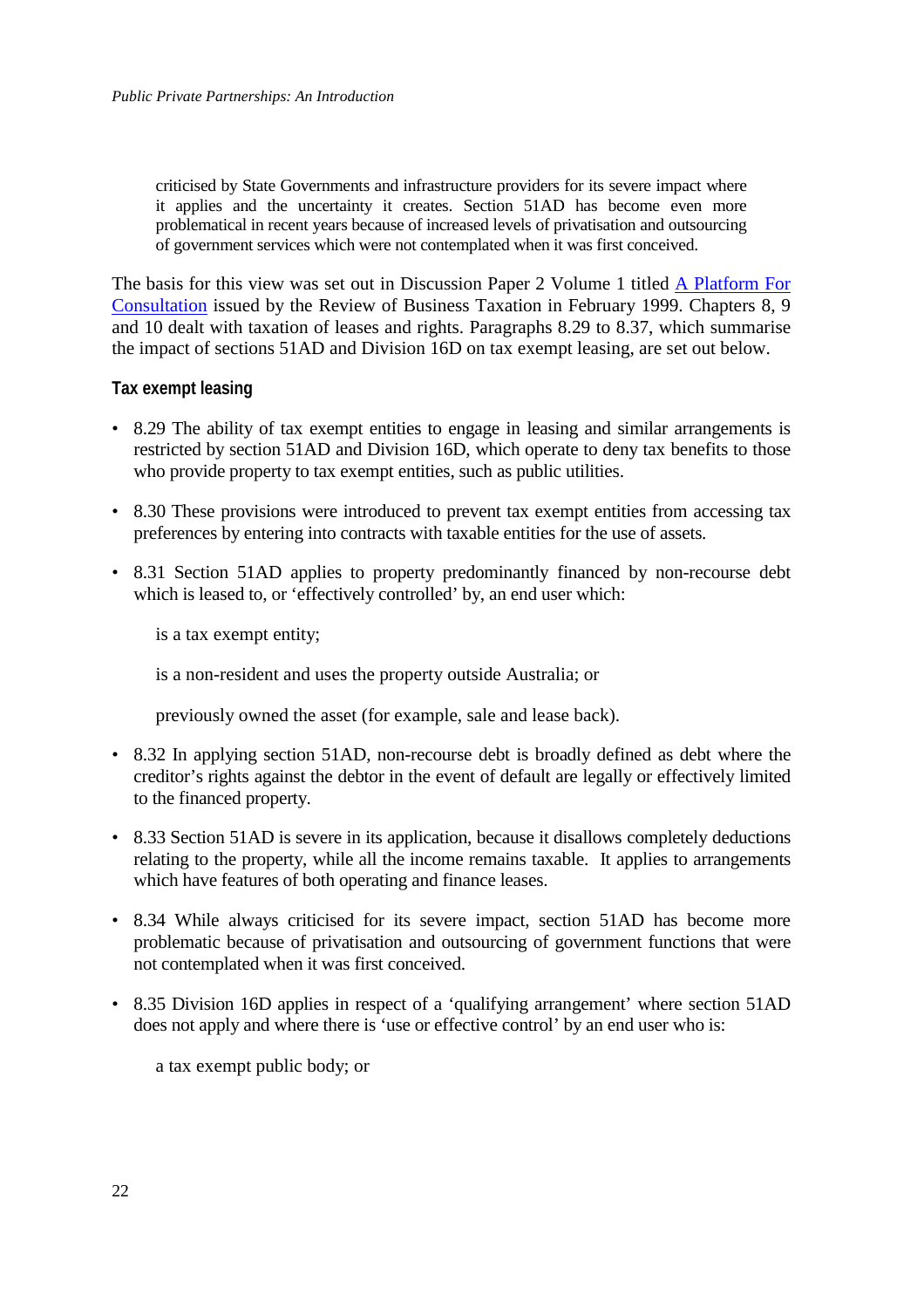a person who uses the property outside Australia to produce income not subject to Australian tax.

- 8.36 Division 16D denies capital allowances to the owner of the property and treats lease payments as repayments of principal and payments of interest. Division 16D does not apply to other tax exempt entities, such as certain clubs or businesses operated by charities. A Division 16D qualifying arrangement is broadly similar to a finance lease.
- 8.37 Both section 51AD and Division 16D are complex in their application, in that the operation of the 'effective control' test necessarily requires a degree of judgment on the part of the tax authorities, especially in relation to arrangements where the tax exempt remains involved to a greater or lesser extent in decisions relating to the arrangement. However, section 51AD is more controversial because the complexity is exacerbated by the severity of its application.

## **Has the Repeal of Sections 51AD and Division 16D been Canvassed Previously?**

### **The Ralph Review**

The repeal of sections 51AD and Division 16D was urged in submissions to the Review of Business Taxation (the Ralph Review) which was chaired by Mr John Ralph in 1998–99. The Review in its report (July 1999) [A New Tax System Redesigned \(](http://www.rbt.treasury.gov.au/publications/paper4/index.htm)the Ralph Review) made the following recommendations that will impact on infrastructure investment.

- abolition of section 51 AD (Recommendation 10.9, page 392), and
- replacing Division 16D under recommended removal of accelerated depreciation (Recommendation 10.10—page 393).

### **Shaping Regional Australia's Future**

The House of Representatives Standing Committee on Primary Industries and Regional Affairs inquired into infrastructure and the development of Australia's regional areas and submitted its report [Time Running Out: Shaping Regional Australia's Future](http://wopared.parl.net/house/committee/primind/rdinq/report/contents.htm) in May 2001.

The Australian Council of Infrastructure Development (AusCID) had urged the repeal of section 51AD as it unnecessarily delayed projects, added significant costs and reduced community benefit from major private sector investment in infrastructure. The comments in [Chapter 4](http://wopared.parl.net/house/committee/primind/rdinq/report/chap4.pdf) of this report are set out below.

### *Sections 51 AD and Division 16D*

Other taxation considerations closely bound up with the accelerated depreciation provisions include Sections 51AD and Division 16D of the Income Tax Assessment Act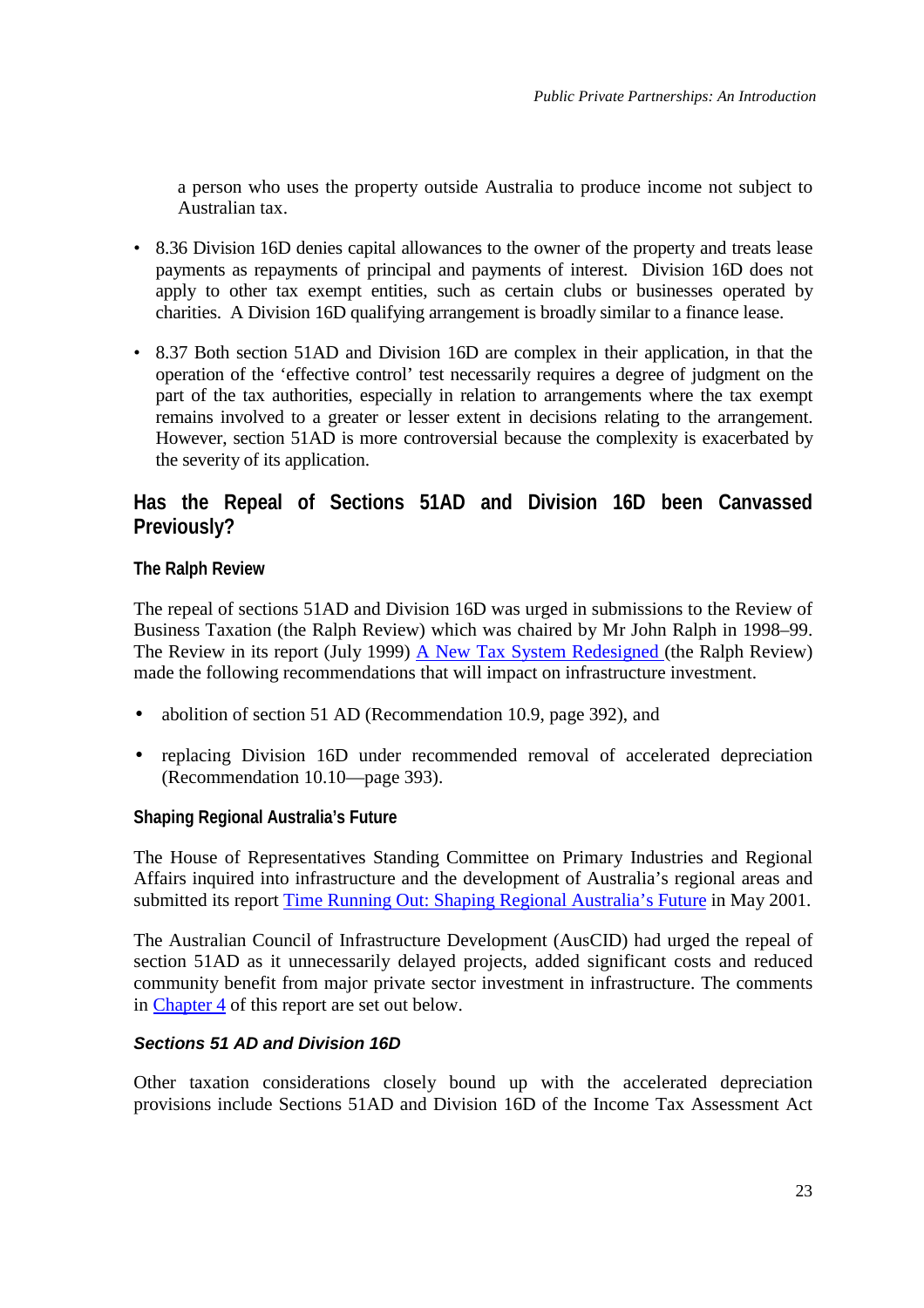<span id="page-31-0"></span>1936. These provisions were the subject of much representation during the inquiry with the former, according to AusCID, 'the most significant hurdle which is constraining increased private investment in public infrastructure'.<sup>71</sup> Removal of Section 51AD was essential because it unnecessarily delayed projects, added significant costs and reduced community benefit from major private sector investment in infrastructure. Similar sentiments were expressed by other parties:

By private sector provision, the value of depreciation and other concessions are potentially available to State Governments. In a new environment of much greater cooperation on Federal State finances the regulations prohibiting tax benefit transfer are an anachronism. The abolition of section 51AD and the reform of Division 16D should be priority outcomes from the review of business taxation.<sup>72</sup>

A comprehensive statement of the problems associated with these provisions was set out in AusCID's submission to the Ralph review. In brief, Section 51AD was devised to prevent government control of privately financed infrastructure in 'an era where there was no private ownership and little private management of infrastructure in Australia'. Furthermore, 'its application was too broad and the consequences of its breach to severe'.

## **Government Response**

On 14 May 2002 the Minister for Revenue and Assistant Treasurer, Senator Helen Coonan, in announcing the Government's programme for delivering the next stage of business tax reform measures foreshadowed that legislation for replacing section 51AD and the associated Division 16D provisions will be introduced in the Autumn 2003 sittings.<sup>73</sup> However, the Minister indicated that while there is broad agreement with the States and private sector on a framework to replace the existing section 51AD and the associated Division 16D provisions, significant boundary and implementation issues remain to be resolved. Further consultation on these issues will be undertaken through the course of 2002-03.

## **Endnotes**

 $\overline{a}$ 

4. For readers interested in a (generally positive) assessment of PPPs in the UK, see PricewaterhouseCoopers at

<sup>1.</sup> NSW Government, *Working with Government. Private Financing of Infrastructure and Certain Government Services in NSW*, November 2000, at [http://wwg.premiers.nsw.gov.au/wwg/wwggreenpaper.pdf.](http://wwg.premiers.nsw.gov.au/wwg/wwggreenpaper.pdf)

<sup>2.</sup> Bureau of Transport and Communications Economics, *Benefits of Private Sector Involvement in Road Provision: A Look at the Evidence*, Working Paper 33, June 1997, p. 1.

<sup>3.</sup> In NSW, PPPs are called Privately Financed Projects (PFPs).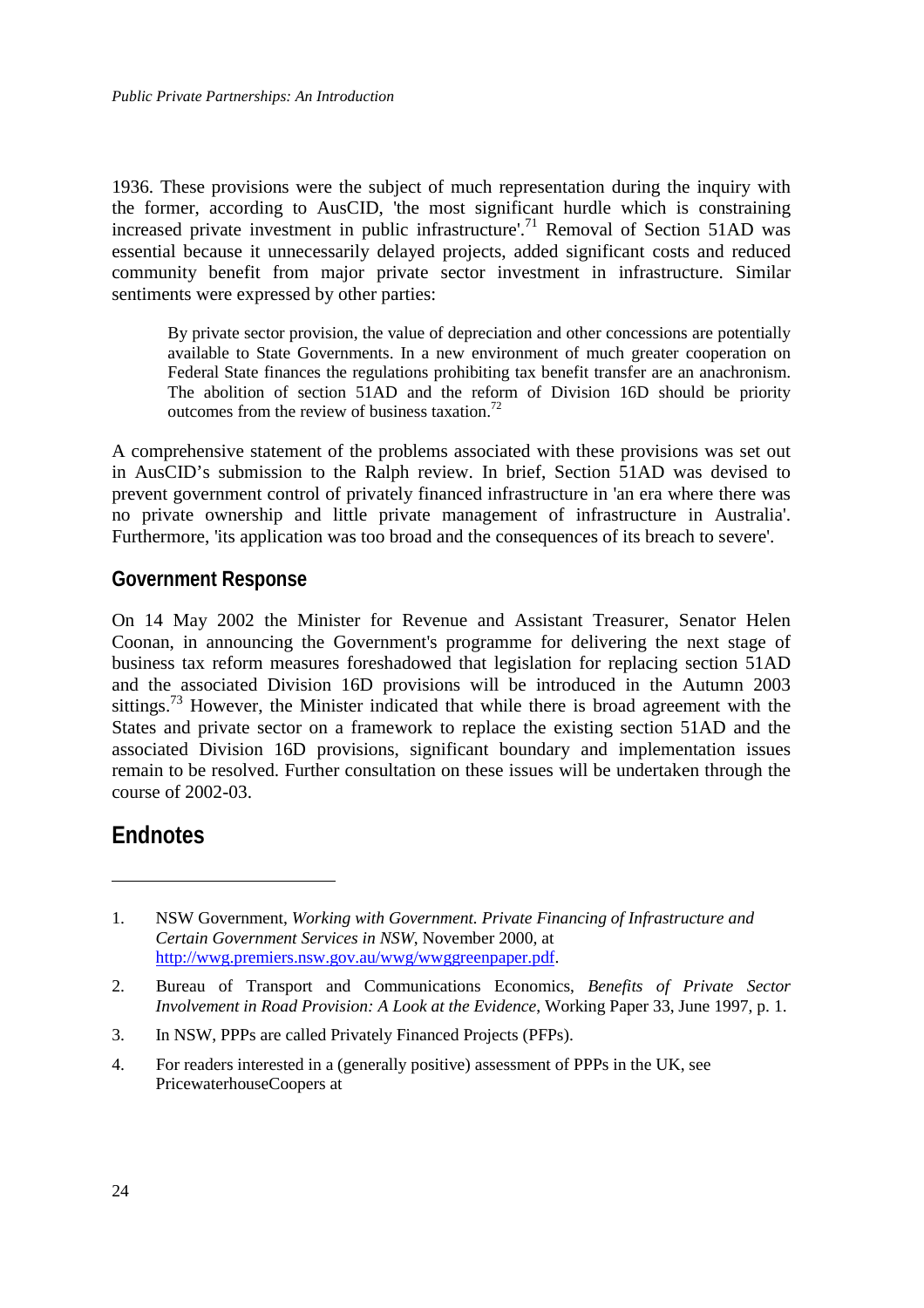<http://www.pwcglobal.com/Extweb/service.nsf/docid/953520E1B107D60B85256BDD0032> 9852

- 5. OECD, *OECD Economic Surveys: United Kingdom*, OECD, Paris 2002, pp. 120 and 121.
- 6. See McCann FitzGerald legal briefing.
- 7. Australian Council for Infrastructure Development, *What are Public Private Partnerships?*, at [http://auscid.candela.com.au/uploads/WhatarePPPs.PDF.](http://auscid.candela.com.au/uploads/WhatarePPPs.PDF)
- 8. J. Pierce and I. Little, 'Taxpayers need value from partnerships', *Australian Financial Review*, 8 April 2002.
- 9. OECD, op. cit., pp. 117 and 119.
- 10. E. S. Savas, *Privatization and Public–Private Partnerships*, Seven Bridges Press, New York 2000, p. 241.
- 11. Michael B. Gerrard, 'Public-Private Partnerships', *Finance and Development*, vol. 38, no. 3, September 2001.
- 12. Partnerships Victoria, *Risk Allocation and Contractual Issues* at [http://www.partnerships.vic.gov.au/domino/web\\_notes/PartVic/PVSite.nsf/Frameset/PV?Op](http://www.partnerships.vic.gov.au/domino/web_notes/PartVic/PVSite.nsf/Frameset/PV?Op) enDocument, p. 7.
- 13. See UK Treasury, About Public Enterprise Partnerships.
- 14. Partnerships Victoria, op. cit., *Overview*, p. 7.
- 15. Economic Planning Advisory Commission, *Private Infrastructure Task Force Report*, AGPS, September 1995, p. xii.
- 16. UK Treasury Private Finance Initiative Taskforce (web site no longer available). The Taskforce became Partnerships UK, which is now partly privately owned.
- 17. Michael B. Gerrard, op. cit.
- 18. ibid.
- 19. Grahame Allen, *The Private Finance Initiative (PFI)*, House of Commons Library Research Paper 01/117, 18 December 2001, p. 22 at: [http://www.Parliament.uk/commons/lib/research/rp2001/rp01-117.pdf.](http://www.Parliament.uk/commons/lib/research/rp2001/rp01-117.pdf)
- 20. NSW Government, op. cit.
- 21. See UK Treasury at http://www.hm[treasury.gov.uk/Documents/Enterprise\\_and\\_Productivity/Public\\_Enterprise\\_Partnerships/en](http://www.hm-treasury.gov.uk/Documents/Enterprise_and_Productivity/Public_Enterprise_Partnerships/en) t\_pep\_index.cfm.
- 22. Australian Council for Infrastructure Development, personal communication.
- 23. For a comprehensive discussion of procedures for determining whether PPPs offer value for money, see UK National Audit Office, *Examining the value for money of deals under the Private Finance Initiative*, 13 August 1999 at [http://www.nao.gov.uk/publications/nao\\_reports/9899739.pdf.](http://www.nao.gov.uk/publications/nao_reports/9899739.pdf.)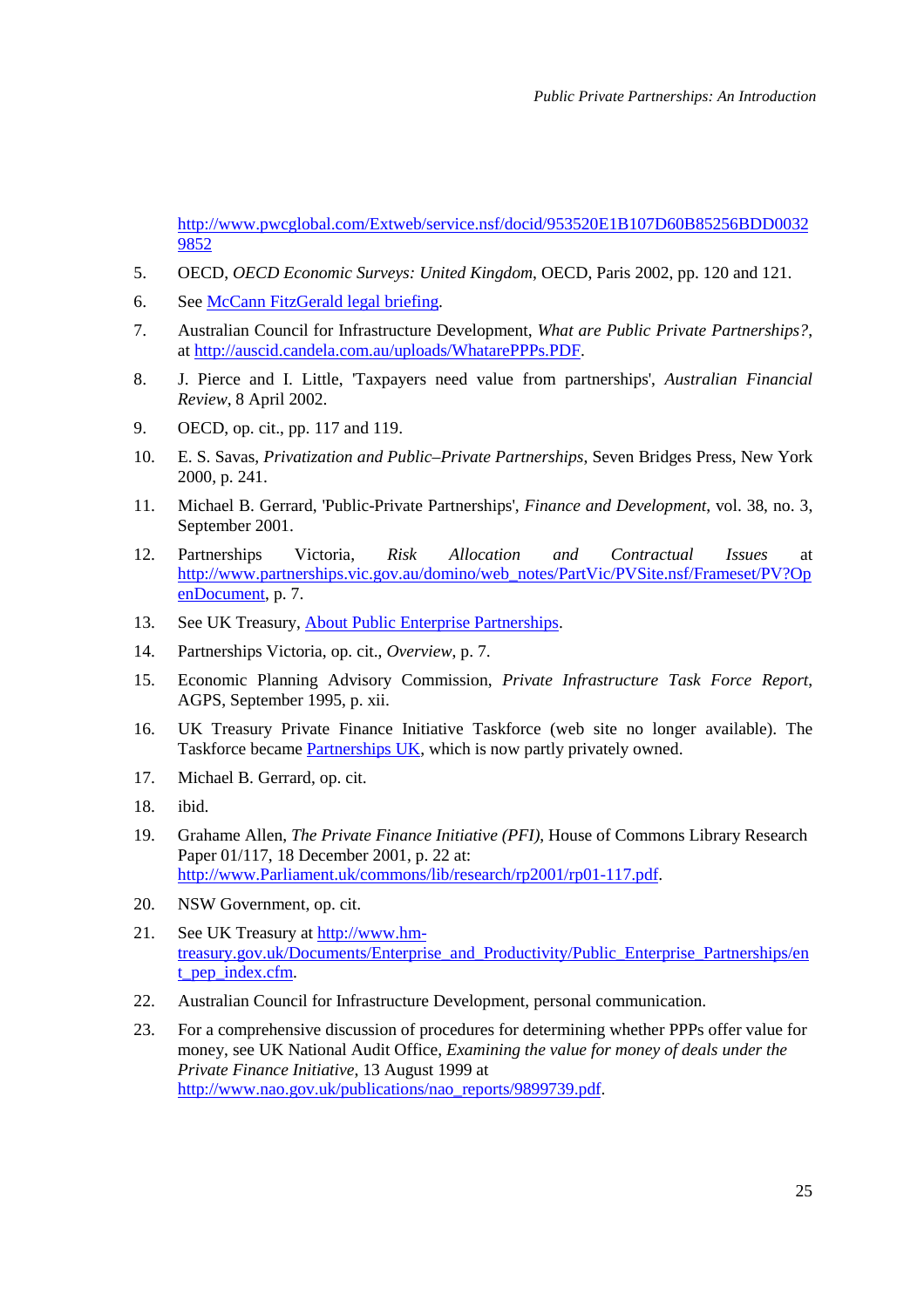- 24. NSW Treasury, *Private Provision of Public Infrastructure and Services*, Research and Information Paper, April 2002, p. 2 at [http://www.treasury.nsw.gov.au/pubs/trp02\\_3/trp02\\_3.pdf.](http://www.treasury.nsw.gov.au/pubs/trp02_3/trp02_3.pdf)
- 25. Grahame Allen, op. cit., p. 25.
- 26. ibid., pp. 25-6.
- 27. J. Pierce and I. Little, op. cit.
- 28. Industry Commission, *Private Investment in Urban Roads*, IC Information Papers, October 1997, p. xi at [http://www.pc.gov.au/ic/research/information/urbroads/index.html.](http://www.pc.gov.au/ic/research/information/urbroads/index.html)
- 29. Michael B. Gerrard, op. cit.
- 30. For an analysis of the drivers of value for money, see *Value for Money Drivers in the Private Finance Initiative: A Report* by Arthur Andersen and Enterprise LSE, commissioned by the UK Treasury Taskforce, London, 2000.
- 31. For definitions of these and other terms, see for example, the Victorian Government's Guidance Material on *Risk Allocation and Contractual Issues* at [http://www.partnerships.vic.gov.au/domino/web\\_notes/PartVic/PVSite.nsf/Frameset/PV?Op](http://www.partnerships.vic.gov.au/domino/web_notes/PartVic/PVSite.nsf/Frameset/PV?Op) enDocument and the Tasmanian Department of Treasury and Finance, *Guiding Principles for Private Sector Participation in Public Infrastructure Provision* at [http://www.partnerships.vic.gov.au/domino/web\\_notes/PartVic/PVSite.nsf/Frameset/PV?Op](http://www.partnerships.vic.gov.au/domino/web_notes/PartVic/PVSite.nsf/Frameset/PV?Op) enDocument
- 32. UK Treasury Private Finance Initiative Taskforce, op. cit.
- 33. Province of New Brunswick, 'Public-private Partnerships', at [http://www.gnb.ca/0158/reports/protocol/protocol.htm.](http://www.gnb.ca/0158/reports/protocol/protocol.htm)
- 34. Michael B. Gerrard, op. cit.
- 35. Bureau of Transport and Communications Economics, op. cit., p. 7.
- 36. UK Treasury Private Finance Initiative Taskforce, op. cit.
- 37. *Commonwealth Policy Principles for the Use of Private Financing*. Paper issued by the Hon. John Fahey, Minister for Finance and Administration, October 2001, p. 11 at [http://www.finance.gov.au/budgetgroup/Commonwealth\\_Budget\\_-](http://www.finance.gov.au/budgetgroup/Commonwealth_Budget_-_Overview/pf_principles.html) \_Overview/pf\_principles.html.
- 38. For additional information, see [http://www.partnerships.vic.gov.au/domino/web\\_notes/PartVic/PVSite.nsf/Frameset/PV?Op](http://www.partnerships.vic.gov.au/domino/web_notes/PartVic/PVSite.nsf/Frameset/PV?Op) enDocument.
- 39. NSW Treasury, op. cit., p. 2.
- 40. Michael B. Gerrard, op. cit.
- 41. EPAC, *EPAC Private Infrastructure Task Force Final Report*, AGPS, September 1995, p. 42.
- 42. Bureau of Transport and Communications Economics, op. cit., p. 9.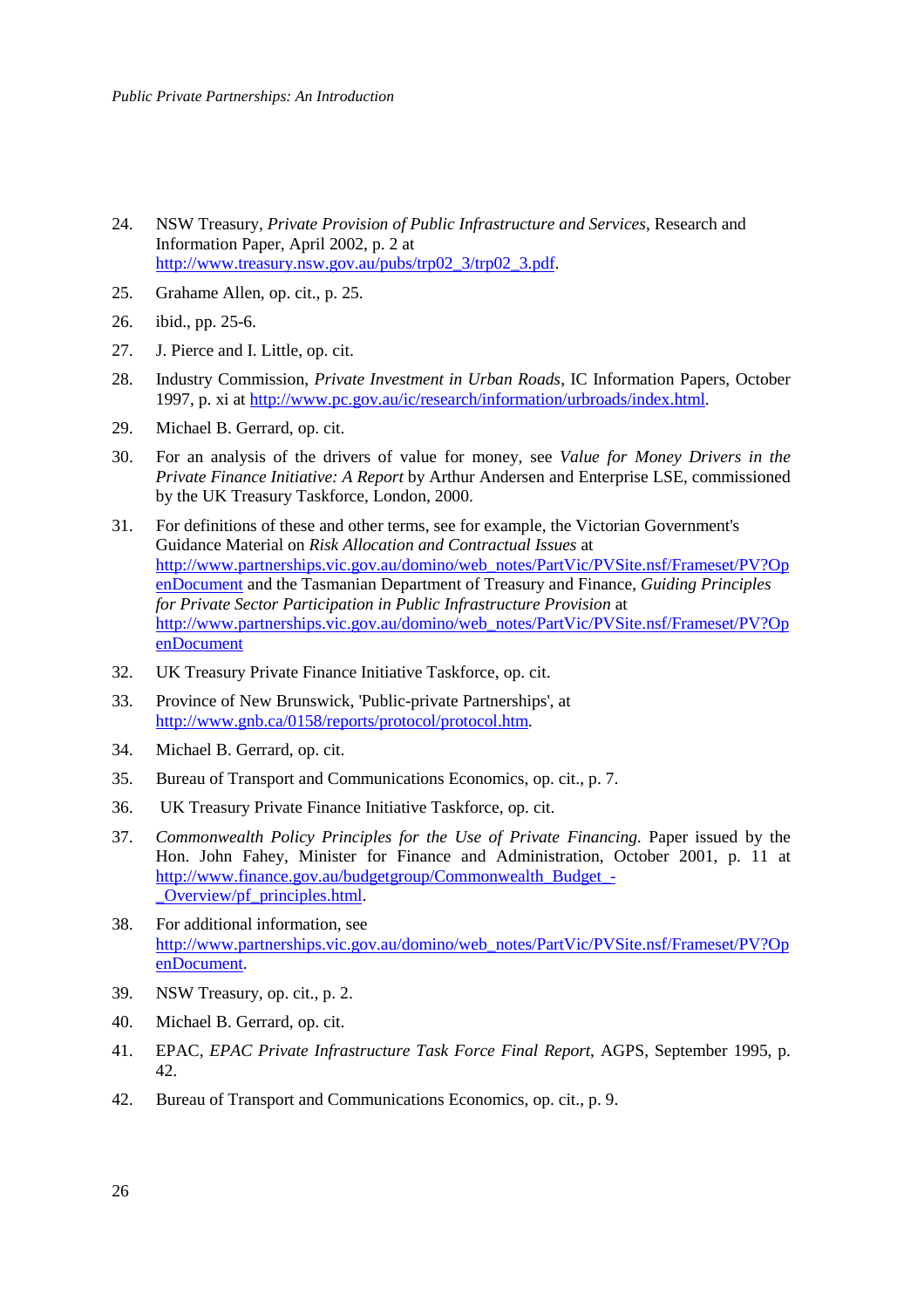- 43. NSW Treasury, op. cit., p. 4.
- 44. J. Pierce and I. Little, op. cit.
- 45. The debate about the relative merits of public and private finance is complicated and unresolved. The following does not enter this debate but merely seeks to set out the different viewpoints.
- 46. NSW Treasury, op.cit., p. 4.
- 47. *Commonwealth Policy Principles for the Use of Private Financing*. Paper issued by the Hon. John Fahey, Minister for Finance and Administration, October 2001, p. 5 at http://www.finance.gov.au/budgetgroup/Commonwealth\_Budget\_- [\\_Overview/pf\\_principles.html. Some argue that the ability of go](http://www.finance.gov.au/budgetgroup/Commonwealth_Budget_-_Overview/pf_principles.html)vernment to pool risks means that there is no need for the public sector to be risk averse.
- 48. J. Pierce and I. Little, op. cit.
- 49. Jim Longley, Head of Government Finance, Commonwealth Bank of Australia, speech given to the National Infrastructure Summit, Melbourne, 15 August 2002.
- 50. Bureau of Transport and Communications Economics, op. cit., p. 10.
- 51. Grahame Allen, op. cit., p. 22.
- 52. Accounting Standards Board at [http://www.asb.org.uk/publications/publication140.html.](http://www.asb.org.uk/publications/publication140.html)
- 53. Present value is the worth in today's dollars of a future stream of returns or costs. To obtain present value, a discount rate is used to discount these future returns and costs.
- 54. NSW Treasury, op.cit., p. 9.
- 55. Australian Council for Infrastructure Development, *Australia at a Crossroads— [Public/Private partnerships or Perish?](http://auscid.candela.com.au/cgi-bin/auscid.pl?A=Papers)*, at: http://auscid.candela.com.au/cgibin/auscid.pl?A=Papers.
- 56. For example, adopting a standard definition of force majeure in contracts involving hospitals.
- 57. See PPP Forum at [http://www.pppforum.com/faq.html.](http://www.pppforum.com/faq.html)
- 58. Grahame Allen, op. cit., p.30.
- 59. Jens Lundsgaard, 'Competition and Efficiency in Publicly Funded Services' OECD Economics Department Working Paper no. 331, 6 June 2002 at [http://appli1.oecd.org/olis/2002doc.nsf/linkto/eco-wkp\(2002\)17/\\$FILE/JT00127672.PDF.](http://appli1.oecd.org/olis/2002doc.nsf/linkto/eco-wkp(2002)17/$FILE/JT00127672.PDF)
- 60. OECD op. cit., p. 121.
- 61. See Department of Defence at [http://www.defence.gov.au/cfo/privfin/index.htm.](http://www.defence.gov.au/cfo/privfin/index.htm)
- 62. See Minister for Defence, press release 316/2002, 28 June 2002, at [http://www.minister.defence.gov.au/relindex.htm.](http://www.minister.defence.gov.au/relindex.htm)
- 63. See Department of Finance and Administration at [http://www.finance.gov.au/budgetgroup/docs/Commonwealth\\_PF\\_Principles\\_October\\_2001](http://www.finance.gov.au/budgetgroup/docs/Commonwealth_PF_Principles_October_2001) .pdf.